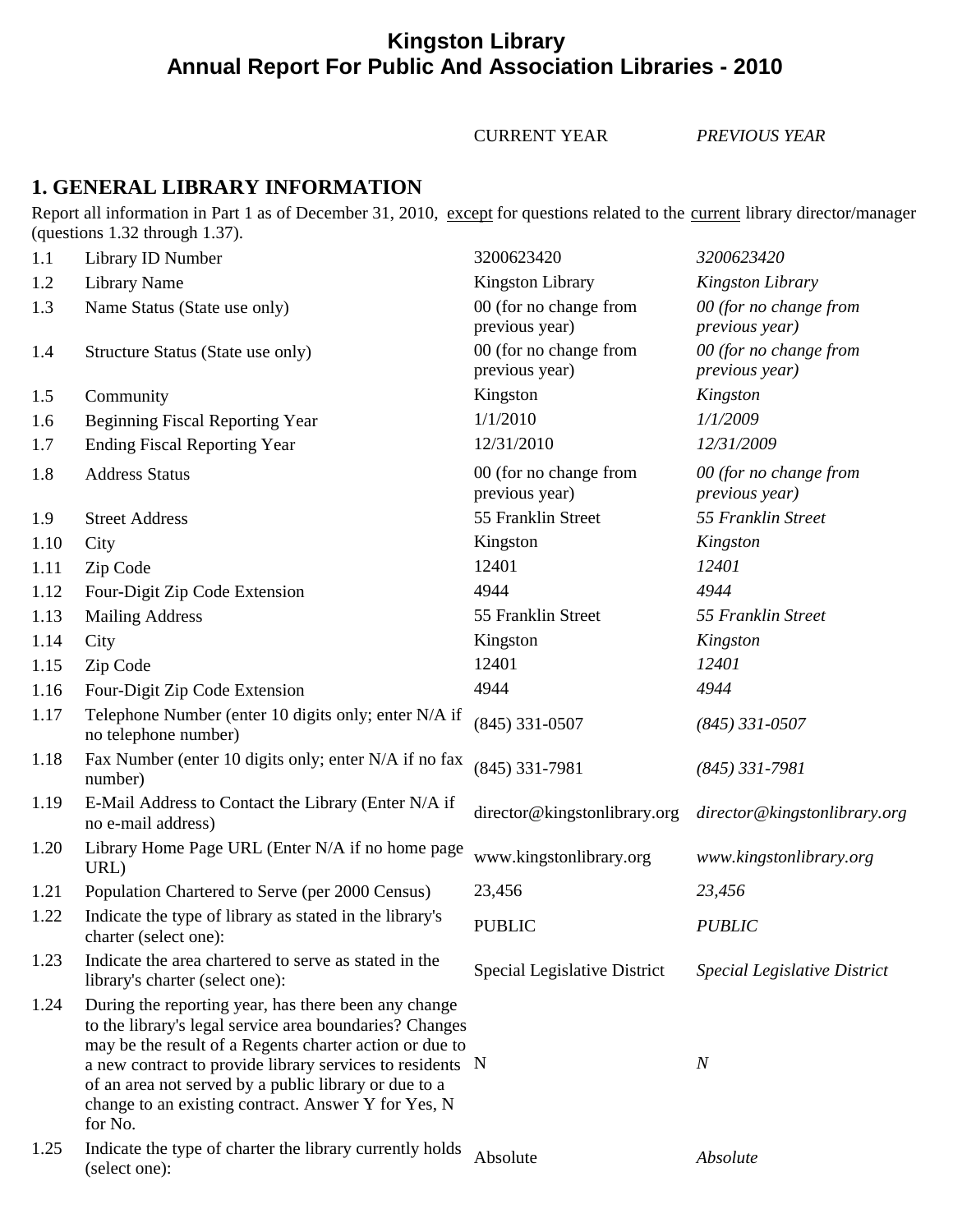| 1.26 | Date the library was granted its absolute charter or the<br>date of the provisional charter if the library does not<br>have an absolute charter                                                                                                                                                            | 11/3/2005                            | 11/3/2005                            |
|------|------------------------------------------------------------------------------------------------------------------------------------------------------------------------------------------------------------------------------------------------------------------------------------------------------------|--------------------------------------|--------------------------------------|
| 1.27 | Date the library was last registered                                                                                                                                                                                                                                                                       | 10/17/1907                           | 10/17/1907                           |
| 1.28 | Federal Employer Identification Number                                                                                                                                                                                                                                                                     | 141374488                            | 141374488                            |
| 1.29 | County                                                                                                                                                                                                                                                                                                     | Ulster                               | <b>Ulster</b>                        |
| 1.30 | <b>School District</b>                                                                                                                                                                                                                                                                                     | Kingston City School<br>Consolidated | Kingston City School<br>Consolidated |
| 1.31 | <b>Library System</b>                                                                                                                                                                                                                                                                                      | Mid-Hudson Library System            | Mid-Hudson Library System            |
|      | NOTE: For questions 1.32 through 1.37, report all information for the current library director/manager.                                                                                                                                                                                                    |                                      |                                      |
| 1.32 | Title of Library Director/ Manager (select one):                                                                                                                                                                                                                                                           | Ms.                                  | $Ms$ .                               |
| 1.33 | First Name of Library Director/Manager                                                                                                                                                                                                                                                                     | Margaret                             | Margaret                             |
| 1.34 | Last Name of Library Director/Manager                                                                                                                                                                                                                                                                      | Menard                               | Menard                               |
| 1.35 | NYS Public Librarian Certification Number                                                                                                                                                                                                                                                                  | 21660                                | 21660                                |
| 1.36 | E-mail Address of the Director/Manager                                                                                                                                                                                                                                                                     | director@kingstonlibrary.org         | director@kingstonlibrary.org         |
| 1.37 | Fax Number of the Director/Manager                                                                                                                                                                                                                                                                         | $(845)$ 331-7981                     | $(845)$ 331-7981                     |
| 1.38 | Does the library charge fees for library cards to<br>people residing outside the system's service area?                                                                                                                                                                                                    | Y                                    | Y                                    |
| 1.39 | For the fiscal reporting year (questions 1.6 and 1.7)<br>was all or part of the library's budget subject to a<br>public vote (see instructions)? Enter Y for Yes, N for<br>No. If yes, please complete one record for each vote<br>held. If no, go to question 1.40.                                       | $\mathbf{Y}$                         | $\boldsymbol{Y}$                     |
| 1.   | Name of municipality or district holding the vote                                                                                                                                                                                                                                                          | Kingston, NY                         | <b>Kingston Library</b>              |
| 2.   | Indicate the type of municipality or district holding<br>the vote                                                                                                                                                                                                                                          | <b>Special Legislative District</b>  | Special Legislative District         |
| 3.   | Was this a Chapter 414 (Ed. Law $\hat{A}$ §259.1.b)?                                                                                                                                                                                                                                                       | N                                    | $\boldsymbol{N}$                     |
| 4.   | Dollar amount                                                                                                                                                                                                                                                                                              | \$691,868                            | \$658,922                            |
| 5.   | Was the vote successful?                                                                                                                                                                                                                                                                                   | Y                                    | Y                                    |
| 6.   | Date the vote was held (mm/dd/yyyy)                                                                                                                                                                                                                                                                        | 06/01/2010                           | 06/02/2009                           |
| 1.40 | For the fiscal year that ended in 2010, indicate the<br>total percentage of the library's local public funding<br>that was either subject to public vote(s) $\alpha$ that came<br>from a previous appropriation(s) approved by public<br>vote(s) still in effect.                                          | 85%                                  | 85%                                  |
| 1.41 | Does the reporting library have a contractual<br>agreement with a municipality or district to provide<br>library services to residents of an area not served by a<br>chartered library? Enter Y for Yes, N for No. If yes,<br>please complete one record for each contract. If no,<br>go to question 1.42. | $\overline{N}$                       | $\boldsymbol{N}$                     |
| 1.   | Name of contracting municipality or district                                                                                                                                                                                                                                                               | N/A                                  | N/A                                  |
| 2.   | Is this a written contractual agreement?                                                                                                                                                                                                                                                                   | N/A                                  | N/A                                  |
| 3.   | Population of the geographic area served by this<br>contract                                                                                                                                                                                                                                               | N/A                                  | N/A                                  |
| 4.   | Dollar amount of contract                                                                                                                                                                                                                                                                                  | N/A                                  | N/A                                  |
| 5.   | Enter the appropriate code for range of services<br>provided (select one):                                                                                                                                                                                                                                 | N/A                                  | N/A                                  |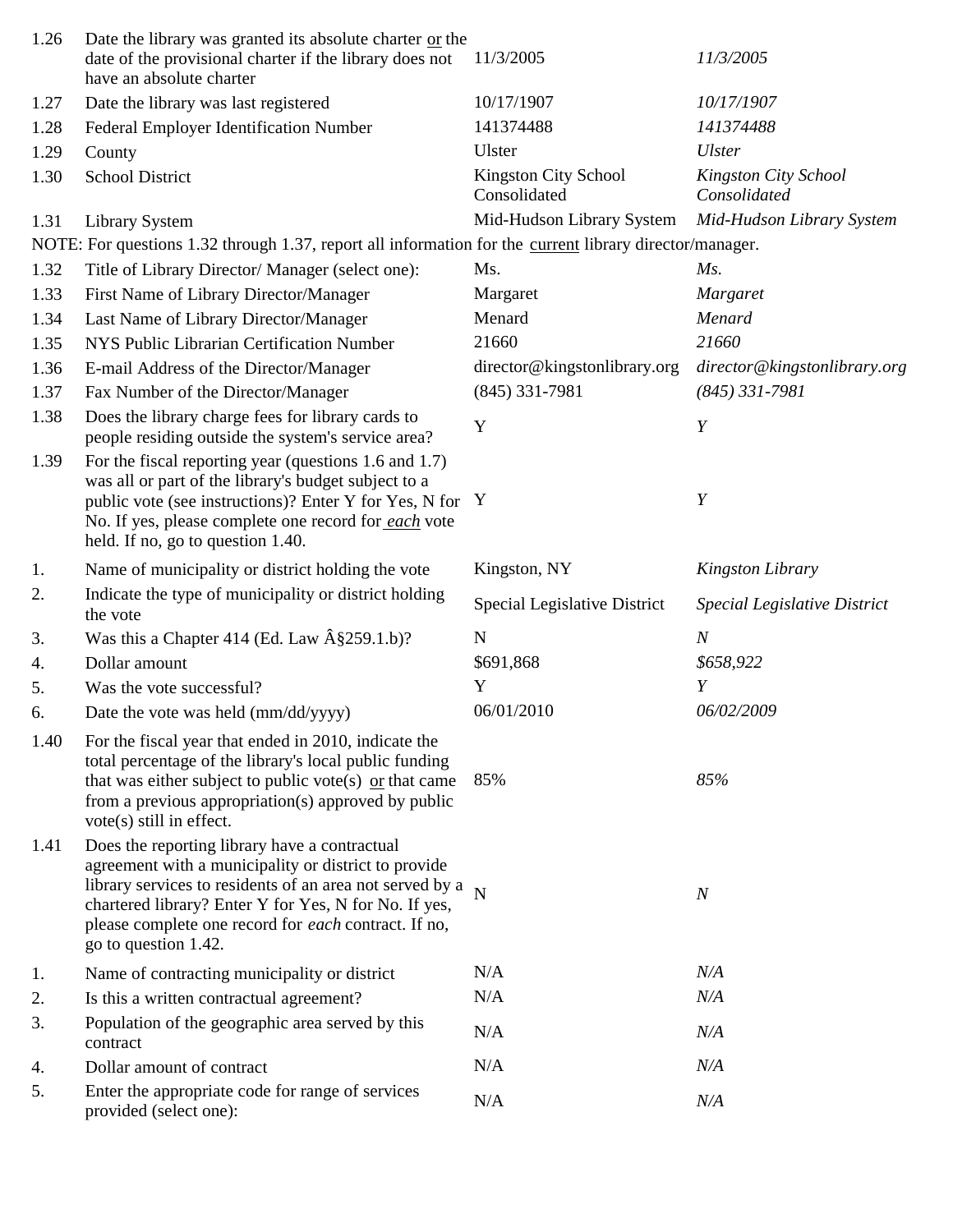1.42 For the reporting year, has the library experienced any unusual circumstance(s) that affected the statistics reported (e.g., natural disaster, fire, closed for renovations, massive weeding of collection, etc.)? If Y *N* yes, please annotate explaining the circumstance(s) and the impact on the library using the State note; if no, please go to Part 2, Library Collection.

## **2. LIBRARY COLLECTION**

Report holdings, additions, and subscriptions as of the end of the fiscal year reported in Part 1.

### **PRINT MATERIALS**

#### **Cataloged Books**

| 2.1  | <b>Adult Fiction Books</b>                                                                                                                                                                   | 15,177           | 15,707   |
|------|----------------------------------------------------------------------------------------------------------------------------------------------------------------------------------------------|------------------|----------|
| 2.2  | <b>Adult Non-fiction Books</b>                                                                                                                                                               | 28,664           | 32,668   |
| 2.3  | Total Adult Books (Total questions 2.1 & 2.2)                                                                                                                                                | 43,841           | 48,375   |
| 2.4  | <b>Children's Fiction Books</b>                                                                                                                                                              | 13,885           | 15,295   |
| 2.5  | <b>Children's Non-fiction Books</b>                                                                                                                                                          | 10,463           | 9,651    |
| 2.6  | Total Children's Books (Total questions 2.4 & 2.5)                                                                                                                                           | 24,348           | 24,946   |
| 2.7  | Total Cataloged Books (Total questions 2.3 & 2.6)                                                                                                                                            | 68,189           | 73,321   |
|      | <b>Other Print Materials</b>                                                                                                                                                                 |                  |          |
| 2.8  | <b>Total Uncataloged Books</b>                                                                                                                                                               | 40               | 50       |
| 2.9  | <b>Total Print Serials</b>                                                                                                                                                                   | 90               | 98       |
| 2.10 | <b>All Other Print Materials</b>                                                                                                                                                             | 128              | 127      |
| 2.11 | <b>Total Other Print Materials (Total questions 2.8)</b><br>through $2.10$ )                                                                                                                 | 258              | 275      |
| 2.12 | Total Print Materials (Total questions 2.7 and 2.11)                                                                                                                                         | 68,447           | 73,596   |
|      | <b>ELECTRONIC MATERIALS</b>                                                                                                                                                                  |                  |          |
| 2.13 | <b>Electronic Books</b>                                                                                                                                                                      | 224              | $\theta$ |
| 2.14 | <b>Local Databases</b>                                                                                                                                                                       | 6                | 6        |
| 2.15 | <b>NOVELNY Databases</b>                                                                                                                                                                     | 9                | 8        |
| 2.16 | <b>Other Databases</b>                                                                                                                                                                       | 8                | 8        |
| 2.17 | Total Databases (Total questions 2.14, 2.15 and 2.16) 23                                                                                                                                     |                  | 22       |
| 2.18 | Other Electronic Materials (includes all other<br>materials in digital format such as e-serials,<br>CD-ROMs, government documents, electronic files,<br>reference tools, scores, maps, etc.) | 289              | 2,191    |
| 2.19 | Total Electronic Materials (Total questions 2.13, 2.17<br>and 2.18)                                                                                                                          | 536              | 2,213    |
|      | <b>ALL OTHER MATERIALS</b>                                                                                                                                                                   |                  |          |
| 2.20 | Audio - Physical Units                                                                                                                                                                       | 2,390            | 2,770    |
| 2.21 | Audio - Downloadable Titles                                                                                                                                                                  | 872              |          |
| 2.22 | Video - Physical Units                                                                                                                                                                       | 5,104            | 4,947    |
| 2.23 | Video - Downloadable Titles                                                                                                                                                                  | $\boldsymbol{0}$ |          |
| 2.24 | All Other Materials (includes microform, films,<br>slides, filmstrips, etc.)                                                                                                                 | 389              | 438      |
| 2.25 | Total Other Materials Holdings (Total questions 2.20<br>through $2.24$ )                                                                                                                     | 8,755            | 8,155    |
| 2.26 | <b>GRAND TOTAL HOLDINGS</b> (Total questions<br>2.12, 2.19 and 2.25)                                                                                                                         | 77,738           | 83,964   |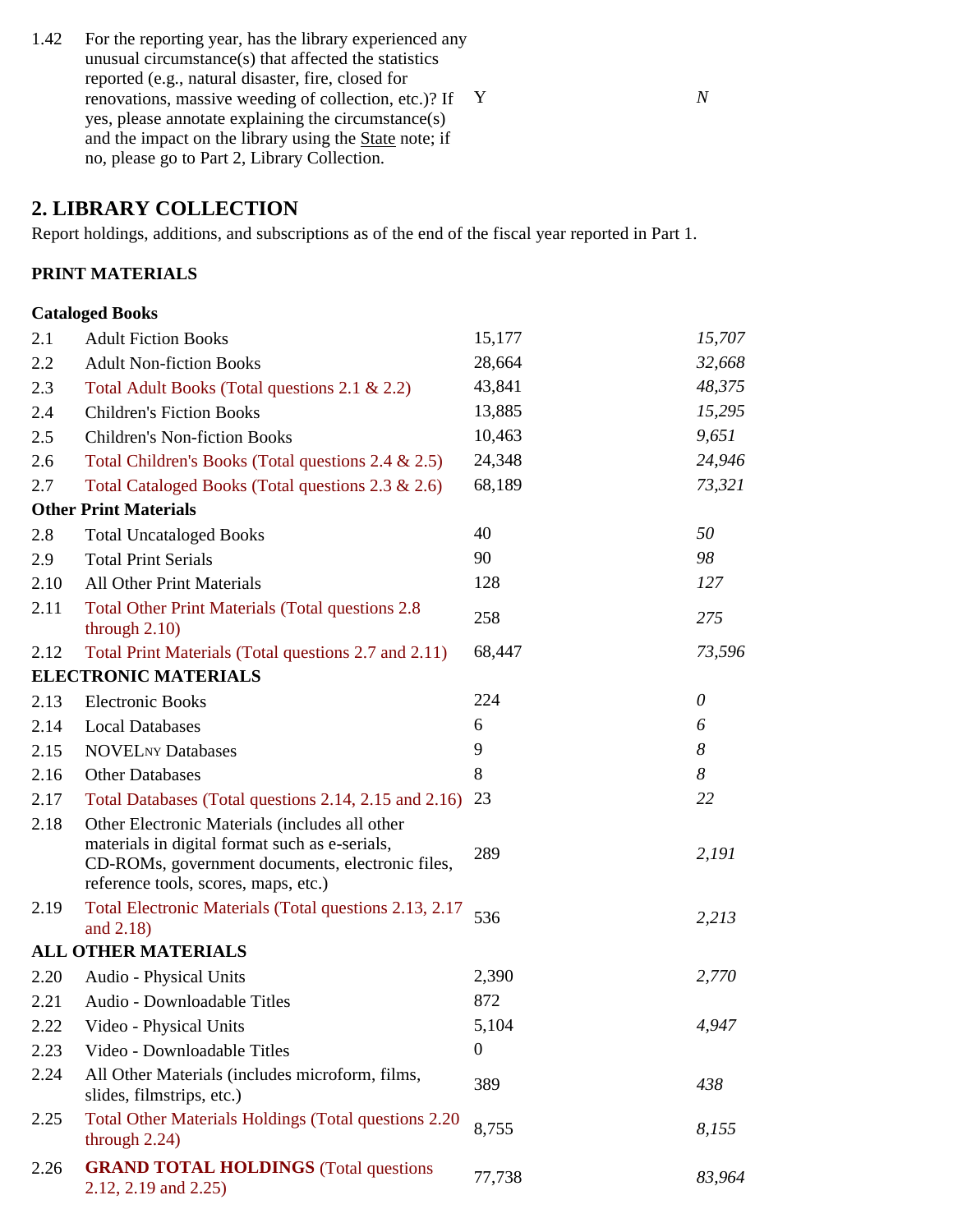#### **CURRENT SERIAL SUBSCRIPTIONS**

|      | 2.27 Current Print Serial Subscriptions                          | 85    | 90    |
|------|------------------------------------------------------------------|-------|-------|
|      | ADDITIONS TO HOLDINGS - Do not subtract withdrawals or discards. |       |       |
| 2.28 | <b>Cataloged Books</b>                                           | 3,615 | 3,608 |
| 2.29 | <b>All Other Print Materials</b>                                 | 1,100 | 1,100 |
| 2.30 | <b>Electronic Materials</b>                                      | 25    | 17    |
| 2.31 | <b>All Other Materials</b>                                       | 1,191 | 905   |
| 2.32 | Total Additions (Total questions 2.28 through 2.31)              | 5,931 | 5,630 |

## **3. LIBRARY PROGRAMS, POLICIES, AND SERVICES**

Report all information on questions 3.1 through 3.10 and 3.49 through 3.57 as of the end of the fiscal year reported in Part 1; report information on questions 3.11 through 3.48 for the 2010 calendar year.

### **LIBRARY SPONSORED PROGRAMS**

| 3.1  | <b>Adult Program Sessions</b>                                                 | 242   | 198   |
|------|-------------------------------------------------------------------------------|-------|-------|
| 3.2  | <b>Young Adult Program Sessions</b>                                           | 16    | 7     |
| 3.3  | <b>Children's Program Sessions</b>                                            | 189   | 186   |
| 3.4  | All Other Program Sessions                                                    | 120   | 92    |
| 3.5  | <b>Total Number of Program Sessions (Total questions)</b><br>3.1 through 3.4) | 567   | 483   |
| 3.6  | <b>Adult Program Attendance</b>                                               | 2,732 | 2,341 |
| 3.7  | Young Adult Program Attendance                                                | 114   | 67    |
| 3.8  | Children's Program Attendance                                                 | 4,835 | 3,458 |
| 3.9  | All Other Program Attendance                                                  | 1,218 | 937   |
| 3.10 | Total Program Attendance (Total questions 3.6)<br>through $3.9$ )             | 8,899 | 6,803 |

#### **SUMMER READING PROGRAM**

3.11- Indicate which of the following apply to the summer reading program(s) offered by the library during the summer of 2010 (check all that apply):

| a.   | Program(s) for children                                                                                    | Yes            | Yes            |
|------|------------------------------------------------------------------------------------------------------------|----------------|----------------|
| b.   | Program(s) for young adults                                                                                | Yes            | Yes            |
| c.   | Summer Reading at New York Libraries name and/or<br>logo used                                              | Yes            | Yes            |
| d.   | Collaborative Summer Library Program (CSLP<br>Manual, provided through the New York State<br>Library, used | Yes            | Yes            |
| e.   | N/A                                                                                                        | N <sub>o</sub> | N <sub>o</sub> |
| 3.12 | Library outlets offering the summer reading program                                                        | 1              | 1              |
| 3.13 | Children registered for the library's summer reading<br>program                                            | 291            | 317            |
| 3.14 | Young adults registered for the library's summer<br>reading program                                        | 40             | 40             |
| 3.15 | Total number registered for the library's summer<br>reading program (total $3.13 + 3.14$ )                 | 331            | 357            |
| 3.16 | Children's program sessions - Summer 2010                                                                  | 52             | 52             |
| 3.17 | Young adult program sessions - Summer 2010                                                                 | 16             | 7              |
| 3.18 | Total program sessions - Summer 2010 (total $3.16 +$<br>3.17)                                              | 68             | 59             |
| 3.19 | Children's program attendance - Summer 2010                                                                | 1,430          | 1,185          |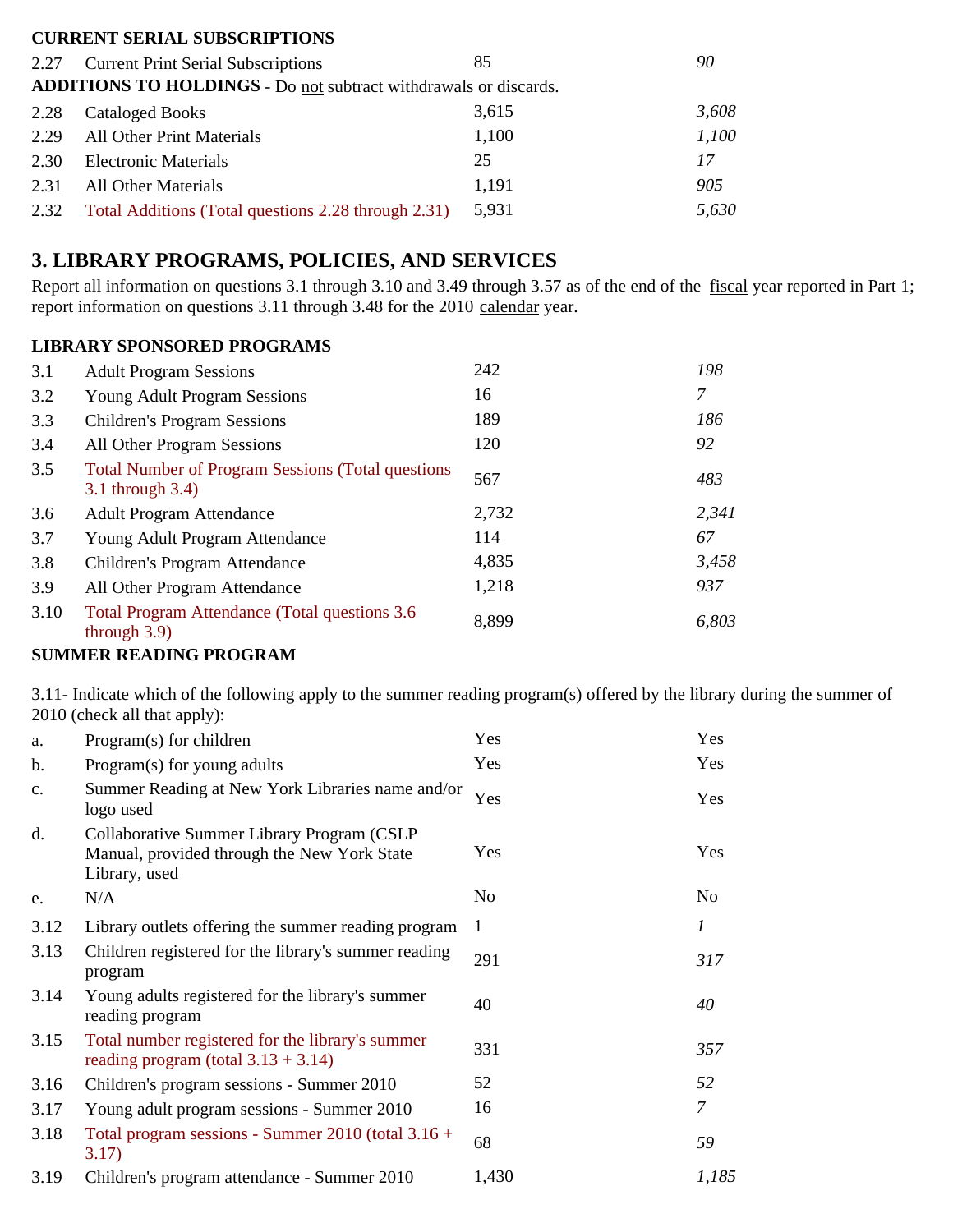| 3.20           | Young adult program attendance - Summer 2010                                                                       | 114              | 67               |
|----------------|--------------------------------------------------------------------------------------------------------------------|------------------|------------------|
| 3.21           | Total program attendance - Summer 2010 (total 3.19<br>$+3.20$                                                      | 1,544            | 1,252            |
|                | <b>COLLABORATORS</b>                                                                                               |                  |                  |
| 3.22           | Public school district(s) and/or BOCES                                                                             | 1                | $\mathfrak{1}$   |
| 3.23           | Non-public school $(s)$                                                                                            | 1                | 1                |
| 3.24           | Childcare center(s)                                                                                                | 1                | $\mathcal{I}$    |
| 3.25           | Summer camp $(s)$                                                                                                  | $\theta$         | 0                |
| 3.26           | Municipality/Municipalities                                                                                        | 1                | 1                |
| 3.27           | Literacy provider(s)                                                                                               | 1                | 1                |
| 3.28           | Other (describe using the State note)                                                                              | $\Omega$         | 0                |
| 3.29           | Total Collaborators (total 3.22 through 3.28)                                                                      | 5                | 5                |
|                | <b>EARLY LITERACY PROGRAMS</b>                                                                                     |                  |                  |
| 3.30           | Did the library offer early literacy programs? (Enter Y $\rm_V$<br>for Yes, N for No)                              |                  | Y                |
|                | 3.31 Indicate age group(s) (check all that apply):                                                                 |                  |                  |
| a.             | Birth - school entry                                                                                               | Yes              |                  |
| b.             | Parents and Caregivers                                                                                             | Yes              |                  |
| c.             | N/A                                                                                                                | N <sub>o</sub>   |                  |
| 3.32           | Ages birth to school entry program sessions                                                                        | 107              |                  |
| 3.33           | Parent and/or caregiver program sessions                                                                           | $\boldsymbol{0}$ | $\theta$         |
| 3.34           | Total program sessions (total $3.32 + 3.33$ )                                                                      | 107              | 111              |
| 3.35           | Ages birth to school entry program attendance                                                                      | 1,588            | 856              |
| 3.36           | Parent and/or caregiver program attendance                                                                         | $\boldsymbol{0}$ | $\theta$         |
| 3.37           | Total program attendance (total $3.35 + 3.36$ )                                                                    | 1,588            | 1,541            |
|                | 3.38 Collaborators (check all that apply):                                                                         |                  |                  |
| a.             | Childcare center(s)                                                                                                | Yes              | Yes              |
| b.             | Public School District(s) and/or BOCES                                                                             | Yes              | No               |
| c.             | Non-Public School(s)                                                                                               | Yes              | Yes              |
| d.             | Other (describe using the State note)                                                                              | N <sub>o</sub>   | No               |
| e.             | N/A                                                                                                                | N <sub>o</sub>   | N <sub>o</sub>   |
|                | PROGRAMS FOR ENGLISH SPEAKERS OF OTHER LANGUAGES (ESOL)                                                            |                  |                  |
| 3.39           | Did the library offer programs for English Speakers<br>of Other Languages (ESOL)? (Enter Y for Yes, N for N<br>No) |                  | $\boldsymbol{N}$ |
| 3.40           | Children's program sessions                                                                                        | $\theta$         | 0                |
| 3.41           | Young adult program sessions                                                                                       | $\Omega$         | 0                |
| 3.42           | Adult program sessions                                                                                             | $\Omega$         | 0                |
| 3.43           | Total program sessions (total $3.40 + 3.41 + 3.42$ )                                                               | $\Omega$         | 0                |
| 3.44           | Children's program attendance                                                                                      | $\Omega$         | 0                |
| 3.45           | Young adult program attendance                                                                                     | $\overline{0}$   | 0                |
| 3.46           | Adult program attendance                                                                                           | $\Omega$         | 0                |
| 3.47           | Total program attendance (total $3.44 + 3.45 + 3.46$ )                                                             | $\boldsymbol{0}$ | 0                |
|                | 3.48 Collaborators (check all that apply):                                                                         |                  |                  |
| a.             | Literacy NY (Literacy Volunteers of America)                                                                       | No               | No               |
| b.             | Public School District(s) and/or BOCES                                                                             | N <sub>o</sub>   | N <sub>o</sub>   |
| $\mathbf{c}$ . | Non-Public School(s)                                                                                               | N <sub>o</sub>   | N <sub>o</sub>   |
| d.             | Other (describe using the State note)                                                                              | No               | No               |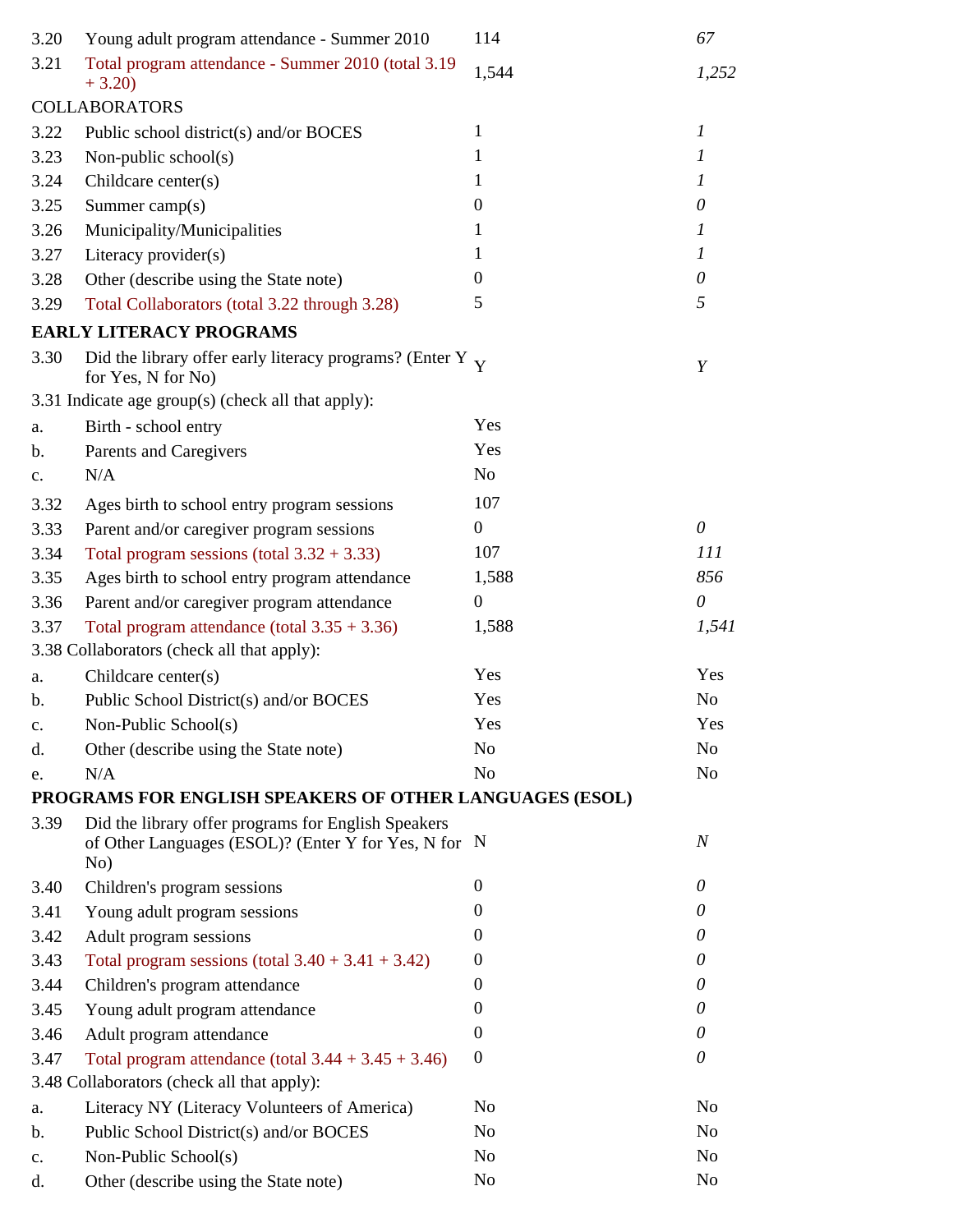| e.   | N/A                                                                                                                                                  | N <sub>o</sub> | N <sub>0</sub> |
|------|------------------------------------------------------------------------------------------------------------------------------------------------------|----------------|----------------|
|      | <b>LIBRARY USE</b>                                                                                                                                   |                |                |
| 3.49 | Library visits (total annual attendance)                                                                                                             | 195,276        | 167,130        |
| 3.50 | Registered resident borrowers                                                                                                                        | 10,825         | 18,820         |
| 3.51 | Registered non-resident borrowers                                                                                                                    | 17             | 18             |
|      | <b>WRITTEN POLICIES (Answer Y for Yes, N for No)</b>                                                                                                 |                |                |
| 3.52 | Does the library have an open meeting policy?                                                                                                        | Y              | Y              |
| 3.53 | Does the library have a policy protecting the<br>confidentiality of library records?                                                                 | Y              | Y              |
| 3.54 | Does the library have an Internet use policy?                                                                                                        | Y              | Y              |
| 3.55 | Does the library have a disaster policy?                                                                                                             | N              | $\overline{N}$ |
|      | <b>ACCESSIBILITY (Answer Y for Yes, N for No)/b&gt;</b>                                                                                              |                |                |
| 3.56 | Does the library provide service to persons who<br>cannot visit the library (homebound persons, persons<br>in nursing homes, persons in jail, etc.)? | N              | $\overline{N}$ |
| 3.57 | Does the library have assistive devices for persons<br>who are deaf and hearing impaired (TTY/TDD)?                                                  | Y              | Y              |

## **4. LIBRARY TRANSACTIONS**

Report all transactions as of the end of the fiscal year reported in Part 1. (Please note: Internal Library usage is not considered part of circulation)

#### **CATALOGED BOOK CIRCULATION**

| 4.1  | <b>Adult Fiction Books</b>                                                                | 22,074  | 21,284  |
|------|-------------------------------------------------------------------------------------------|---------|---------|
| 4.2  | <b>Adult Non-fiction Books</b>                                                            | 13,846  | 14,522  |
| 4.3  | Total Adult Books (Total questions 4.1 & 4.2)                                             | 35,920  | 35,806  |
| 4.4  | <b>Children's Fiction Books</b>                                                           | 21,954  | 20,158  |
| 4.5  | <b>Children's Non-fiction Books</b>                                                       | 8,029   | 8,592   |
| 4.6  | Total Children's Books (Total questions 4.4 & 4.5)                                        | 29,983  | 28,750  |
| 4.7  | Total Cataloged Book Circulation (Total question 4.3)<br>& 4.6)                           | 65,903  | 64,556  |
|      | <b>CIRCULATION OF OTHER MATERIALS</b>                                                     |         |         |
| 4.8  | <b>Circulation of Adult Other Materials</b>                                               | 43,736  | 38,502  |
| 4.9  | Circulation of Children's Other Materials                                                 | 25,907  | 12,943  |
| 4.10 | <b>Total Circulation of Other Materials (Total questions</b><br>$4.8 \& 4.9$              | 69,643  | 51,445  |
| 4.11 | <b>Grand Total Circulation Transactions (Total questions</b><br>$4.7 \& 4.10$             | 135,546 | 116,001 |
| 4.12 | <b>Grand Total Circulation of Children's Materials</b><br>(Total questions $4.6 \& 4.9$ ) | 55,890  | 41,693  |
|      | REFERENCE TRANSACTIONS                                                                    |         |         |
| 4.13 | <b>Total Reference Transactions</b>                                                       | 36,900  | 36,950  |
|      | <b>INTERLIBRARY LOAN - MATERIALS RECEIVED (BORROWED)</b>                                  |         |         |
| 4.14 | <b>TOTAL MATERIALS RECEIVED</b>                                                           | 14,149  | 16,842  |
|      | <b>INTERLIBRARY LOAN - MATERIALS PROVIDED (LOANED)</b>                                    |         |         |
| 4.15 | TOTAL MATERIALS PROVIDED                                                                  | 21,254  | 17,307  |
|      |                                                                                           |         |         |

# **5. AUTOMATION AND TELECOMMUNICATIONS**

Report all information as of December 31, 2010.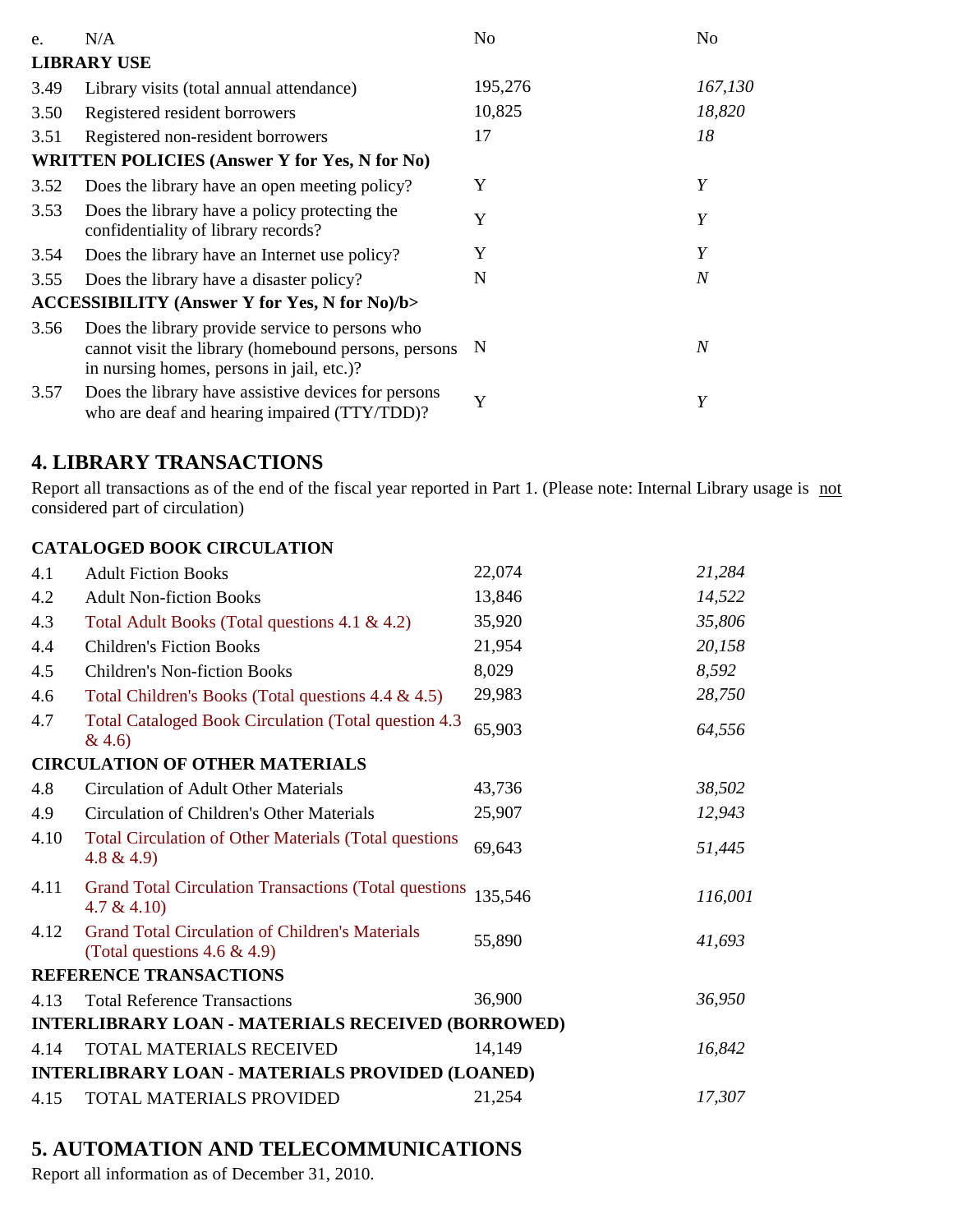#### **SYSTEMS AND SERVICES**

| 5.1  | Automated circulation system?                                              | Y               | Y                             |
|------|----------------------------------------------------------------------------|-----------------|-------------------------------|
| 5.2  | Online public access catalog (OPAC)?                                       | Y               | Y                             |
| 5.3  | Electronic access to the OPAC from outside the<br>library?                 | Y               | Y                             |
| 5.4  | Annual number of visits to the library's web site                          | 97,944          | 111,000                       |
| 5.5  | Does the library use Internet filtering software on any<br>computer?       | Y               | Y                             |
| 5.6  | Total number of Internet terminals used by the<br>general public.          | 26              | 26                            |
| 5.7  | Number of users (in-library only) of public Internet<br>computers per year | 37,474          | 43,321                        |
| 5.8  | Type of connection on public Internet computers                            | Cable           | Cable                         |
| 5.9  | Maximum speed of connection on public library<br>Internet computers        | $6.1 - 10$ Mbps | 6.0 to 10 megabits per second |
| 5.10 | Do you offer WiFi to your patrons?                                         | Y               | Y                             |
| 5.11 | Do you have interactive videoconferencing capability<br>for public use?    | N               | $\overline{N}$                |

# **6. STAFF INFORMATION**

Report all staff information as of the end of the fiscal year reported in Part 1.

### **FTE (FULL-TIME EQUIVALENT CALCULATION)**

| The number of hours per workweek used to compute<br>FTE for all paid library personnel in this section. | 40               | 40                                          |
|---------------------------------------------------------------------------------------------------------|------------------|---------------------------------------------|
|                                                                                                         |                  |                                             |
| Library Director (certified)                                                                            | 1                | $\boldsymbol{l}$                            |
| Vacant Library Director (certified)                                                                     | $\theta$         | $\theta$                                    |
| Librarian (certified)                                                                                   | 1.2              | 1.2                                         |
| Vacant Librarian (certified)                                                                            | $\theta$         | $\theta$                                    |
| Library Manager (not certified)                                                                         | $\theta$         | $\theta$                                    |
| Vacant Library Manager (not certified)                                                                  | $\theta$         | $\theta$                                    |
| Library Specialist/Paraprofessional (not certified)                                                     | $\overline{4}$   | $\mathfrak{Z}$                              |
| Vacant Library Specialist/Paraprofessional (not<br>certified)                                           | $\overline{0}$   | $\theta$                                    |
| Other Staff                                                                                             | 8                | 8.8                                         |
| Vacant Other Staff                                                                                      | $\boldsymbol{0}$ | $\theta$                                    |
| TOTAL PAID STAFF (Total questions 6.2, 6.4, 6.6,<br>6.8 & 6.10                                          | 14.20            | 14.00                                       |
| <b>VACANT TOTAL PAID STAFF (Total questions</b><br>$6.3, 6.5, 6.7, 6.9 \& 6.11$                         | 0.00             | 0.00                                        |
| <b>SALARY INFORMATION</b>                                                                               |                  |                                             |
| FTE - Entry Level Librarian (certified)                                                                 | 1                | $\theta$                                    |
| Salary - Entry Level Librarian (certified)                                                              | \$41,600         | \$0                                         |
| FTE - Library Director (certified)                                                                      | 1                | 1                                           |
| Salary - Library Director (certified)                                                                   | \$54,101         | \$51,480                                    |
| FTE - Library Manager (not certified)                                                                   | $\mathbf{0}$     | 0                                           |
| Salary - Library Manager (not certified)                                                                | \$0              | \$0                                         |
|                                                                                                         |                  | BUDGETED POSITIONS IN FULL-TIME EQUIVALENTS |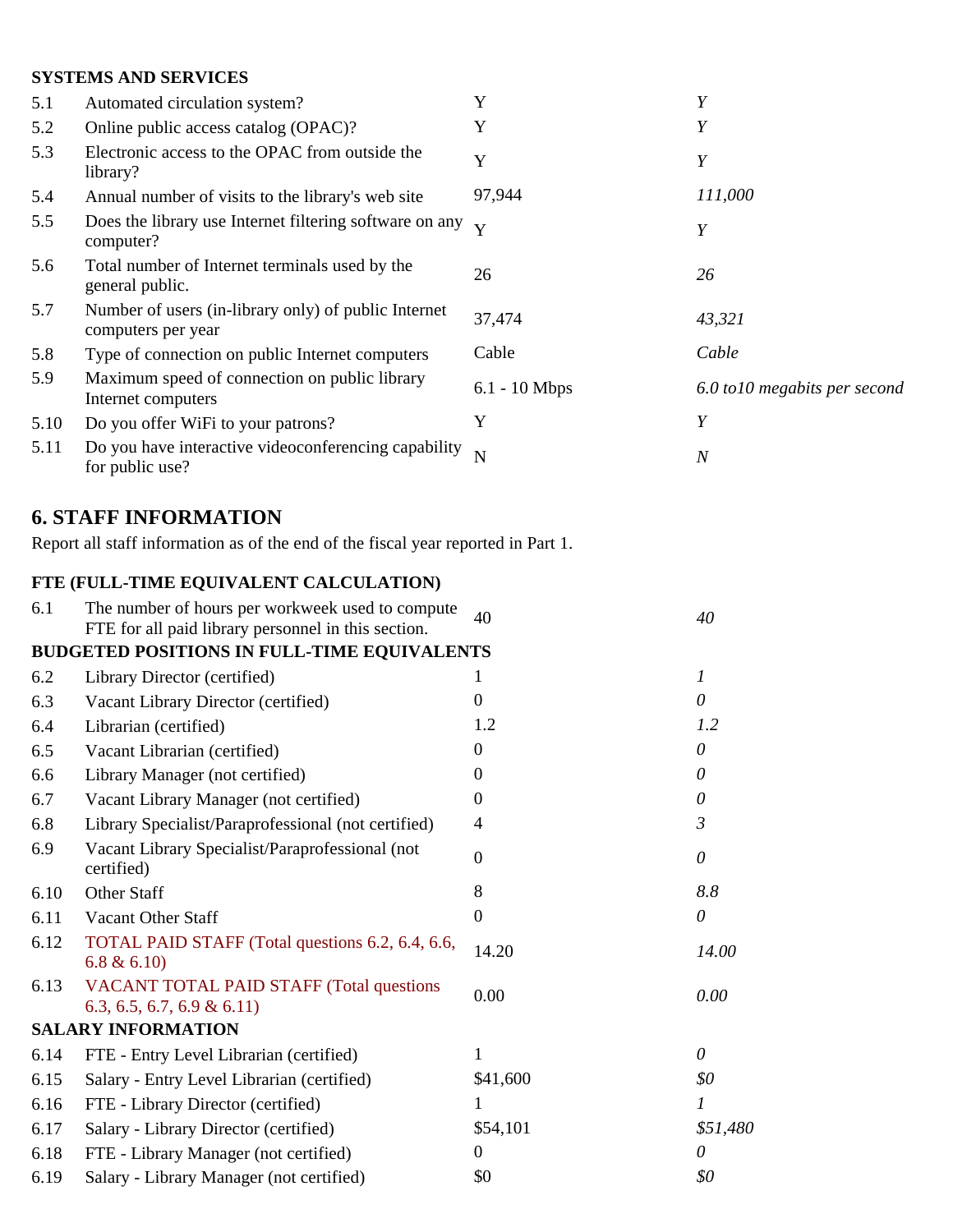## **7. MINIMUM PUBLIC LIBRARY STANDARDS**

|      | Report all information as of December 31, 2010.                                                                                      |   |   |
|------|--------------------------------------------------------------------------------------------------------------------------------------|---|---|
| 7.1  | 1. Is governed by board-approved written bylaws.                                                                                     | Y | Y |
| 7.2  | 2. Has a board-approved written long range plan of<br>service.                                                                       | Y | Y |
| 7.3  | 3. Presents an annual report to the community.                                                                                       | Y | Y |
| 7.4  | 4. Has board-approved written policies.                                                                                              | Y | Y |
| 7.5  | 5. Presents an annual written budget to appropriate<br>funding agencies.                                                             | Y | Y |
| 7.6  | 6. Periodically evaluates the effectiveness of the<br>collection and services in meeting community needs.                            | Y | Y |
| 7.7  | 7. Is open the minimum standard number of public<br>service hours for population served. (see instructions)                          | Y | Y |
|      | 8. Maintains a facility to meet community needs, including adequate:                                                                 |   |   |
| 7.8  | 8a. space                                                                                                                            | Y | Y |
| 7.9  | 8b. lighting                                                                                                                         | Y | Y |
| 7.10 | 8c. shelving                                                                                                                         | Y | Y |
| 7.11 | 8d. seating                                                                                                                          | Y | Y |
| 7.12 | 8e. restroom (see instructions)                                                                                                      | Y | Y |
|      | 9. Has the equipment and connections necessary to facilitate access to information:                                                  |   |   |
| 7.13 | 9a. telephone                                                                                                                        | Y | Y |
| 7.14 | 9b. photocopier (see instructions)                                                                                                   | Y | Y |
| 7.15 | 9c. microcomputer or terminal                                                                                                        | Y | Y |
| 7.16 | 9d. printer                                                                                                                          | Y | Y |
| 7.17 | 9e. telefacsimile capability (see instructions)                                                                                      | Y | Y |
| 7.18 | 10. Distributes printed information listing the library's<br>hours open, borrowing rules, services, location and<br>phone number.    | Y | Y |
| 7.19 | 11. Employs a paid director in accordance with the<br>provisions of section 90.8 of Commissioner'<br>Regulations. (see instructions) | Y | Y |

### **8. PUBLIC SERVICE INFORMATION**

Report all information as of the end of the fiscal year reported in Part 1.

PUBLIC SERVICE OUTLETS - Libraries reporting main libraries, branches and bookmobiles should complete Service Outlets Information in Part 9.

| 8.1 | Main Library                                                                    |          |       |
|-----|---------------------------------------------------------------------------------|----------|-------|
| 8.2 | <b>Branches</b>                                                                 |          |       |
| 8.3 | <b>Bookmobiles</b>                                                              | $\theta$ |       |
| 8.4 | <b>Other Outlets</b>                                                            | $\theta$ |       |
| 8.5 | <b>TOTAL PUBLIC SERVICE OUTLETS (Total</b><br>questions $8.1 - 8.4$ )           |          |       |
|     | PUBLIC SERVICE HOURS - Report hours to two decimal places.                      |          |       |
| 8.6 | Minimum Weekly Total Hours - Main Library                                       | 49       | 49    |
| 8.7 | Minimum Weekly Total Hours - Branch Libraries                                   | $\theta$ | 0     |
| 8.8 | Minimum Weekly Total Hours - Bookmobiles                                        | $\theta$ |       |
| 8.9 | Minimum Weekly Total Hours - Total Hours Open<br>(Total questions $8.6 - 8.8$ ) | 49.00    | 49.00 |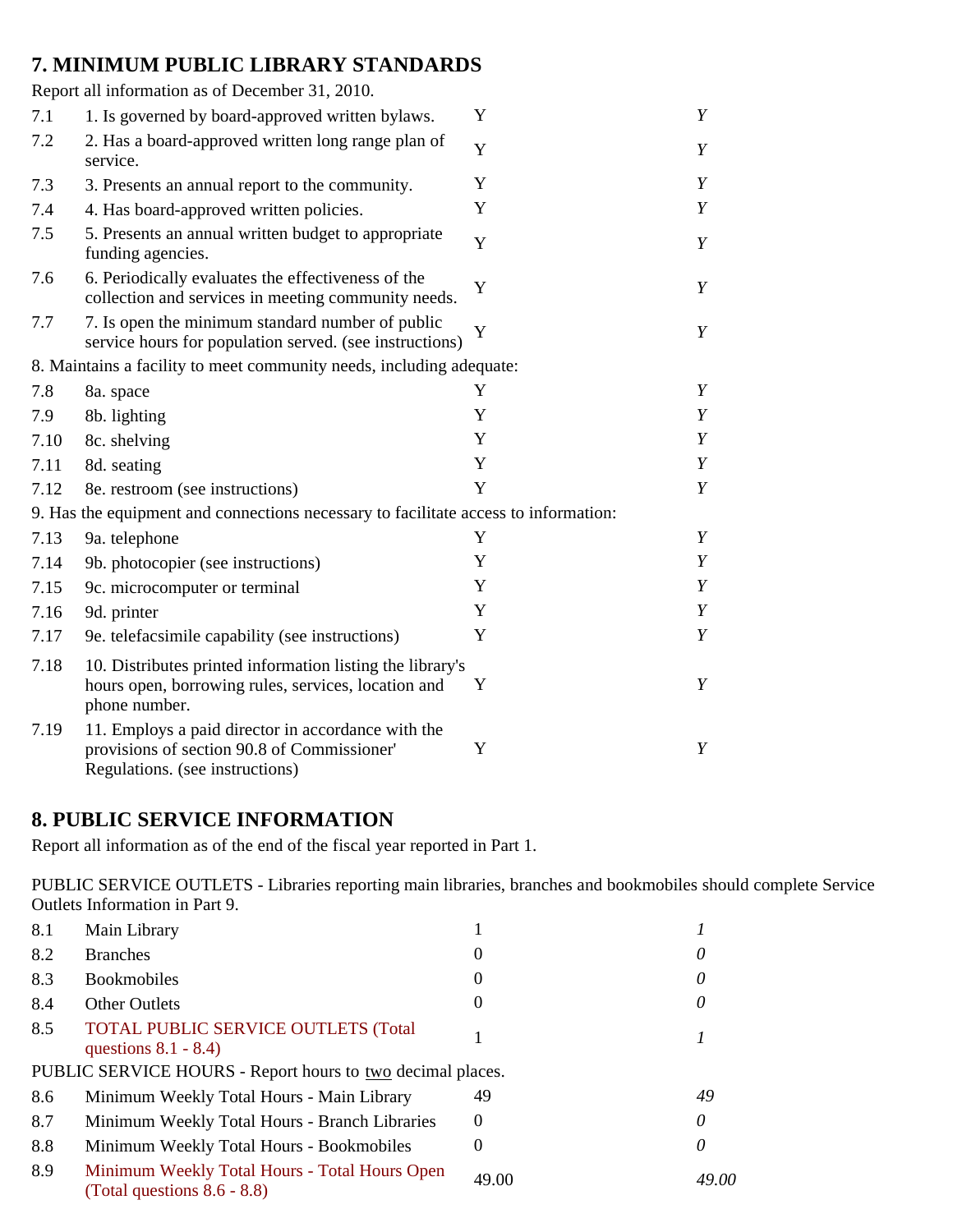| 8.10 | Annual Total Hours - Main Library                                                | 2.548    | 2.548    |
|------|----------------------------------------------------------------------------------|----------|----------|
| 8.11 | <b>Annual Total Hours - Branch Libraries</b>                                     |          |          |
| 8.12 | Annual Total Hours - Bookmobiles                                                 |          |          |
| 8.13 | Annual Hours Open - Total Hours Open (Total<br>questions $8.10$ through $8.12$ ) | 2,548.00 | 2,548.00 |

## **9. SERVICE OUTLET INFORMATION**

NOTE: Libraries reporting Public Service Outlets in questions 8.1, 8.2 and 8.3 of Part 8 are required to complete this part of the Annual Report. Use this section to enter outlet information on main libraries, branches or bookmobiles. Complete one record for *each* main library, branch or bookmobile.

| 1.  | <b>Outlet Name</b>                                                                                                             | <b>Kingston Library</b>                  | <b>Kingston Library</b>                  |
|-----|--------------------------------------------------------------------------------------------------------------------------------|------------------------------------------|------------------------------------------|
| 2.  | <b>Outlet Name Status</b>                                                                                                      | 00 (for no change)                       | 00 (for no change)                       |
| 3.  | <b>Street Address</b>                                                                                                          | 55 Franklin St                           | 55 Franklin St                           |
| 4.  | <b>Outlet Street Address Status</b>                                                                                            | 00 (for no change)                       | 00 (for no change)                       |
| 5.  | City                                                                                                                           | Kingston                                 | Kingston                                 |
| 6.  | Zip Code                                                                                                                       | 12401                                    | 12401                                    |
| 7.  | Four-Digit Zip Code Extension                                                                                                  | 4944                                     | 4944                                     |
| 8.  | Phone (enter 10 digits only)                                                                                                   | $(845)$ 336-4260                         | $(845)$ 336-4260                         |
| 9.  | Fax Number (enter 10 digits only)                                                                                              | $(845)$ 331-7981                         | $(845)$ 331-7981                         |
| 10. | E-mail Address                                                                                                                 | director@kingstonlibrary.org             | director@kingstonlibrary.org             |
| 11. | <b>Outlet URL</b>                                                                                                              | www.kingstonlibrary.org                  | www.kingstonlibrary.org                  |
| 12. | County                                                                                                                         | Ulster                                   | <b>Ulster</b>                            |
| 13. | Outlet Type Code (select one):                                                                                                 | CE                                       | CE                                       |
| 14. | Public Service Hours Per Year for This Outlet                                                                                  | 2,548                                    |                                          |
| 15. | Number of Weeks This Outlet is Open                                                                                            | 52                                       |                                          |
| 16. | Does this outlet have meeting space available for<br>public use (non-library sponsored programs, meetings Y<br>and/or events)? |                                          |                                          |
| 17. | Is the meeting space available for public use even<br>when the outlet is closed?                                               | ${\bf N}$                                |                                          |
| 18. | Total number of non-library sponsored programs,<br>meetings and/or events at this outlet                                       | 120                                      |                                          |
| 19. | Enter the appropriate outlet code (select one):                                                                                | LO                                       | LO                                       |
| 20. | Who owns this outlet building?                                                                                                 | Library Board                            | Library Board                            |
| 21. | Who owns the land on which this outlet is built?                                                                               | Library Board                            | Library Board                            |
| 22. | Indicate the year this outlet was initially constructed                                                                        | 1878                                     | 1878                                     |
| 23. | Indicate the year this outlet underwent a major<br>renovation costing \$25,000 or more                                         | 2007                                     | 2007                                     |
| 24. | Square footage of the outlet                                                                                                   | 16,000                                   | 16,000                                   |
| 25. | Does the outlet have a building entrance that is<br>physically accessible to a person in a wheelchair?                         | Y                                        | Y                                        |
| 26. | Is every public part of the outlet accessible to a<br>person in a wheelchair?                                                  | Y                                        | Y                                        |
| 27. | <b>LIBID</b>                                                                                                                   | 3200623420                               | 3200623420                               |
| 28. | <b>FSCSID</b>                                                                                                                  | NY0258                                   | NY0258                                   |
| 29. | Metropolitan Status Code                                                                                                       | N <sub>O</sub>                           | NO                                       |
| 30. | Number of Bookmobiles in the Bookmobile Outlet<br>Record                                                                       | $\boldsymbol{0}$                         | $\theta$                                 |
| 31. | <b>Outlet Structure Status</b>                                                                                                 | 00 (for no change from<br>previous year) | 00 (for no change from<br>previous year) |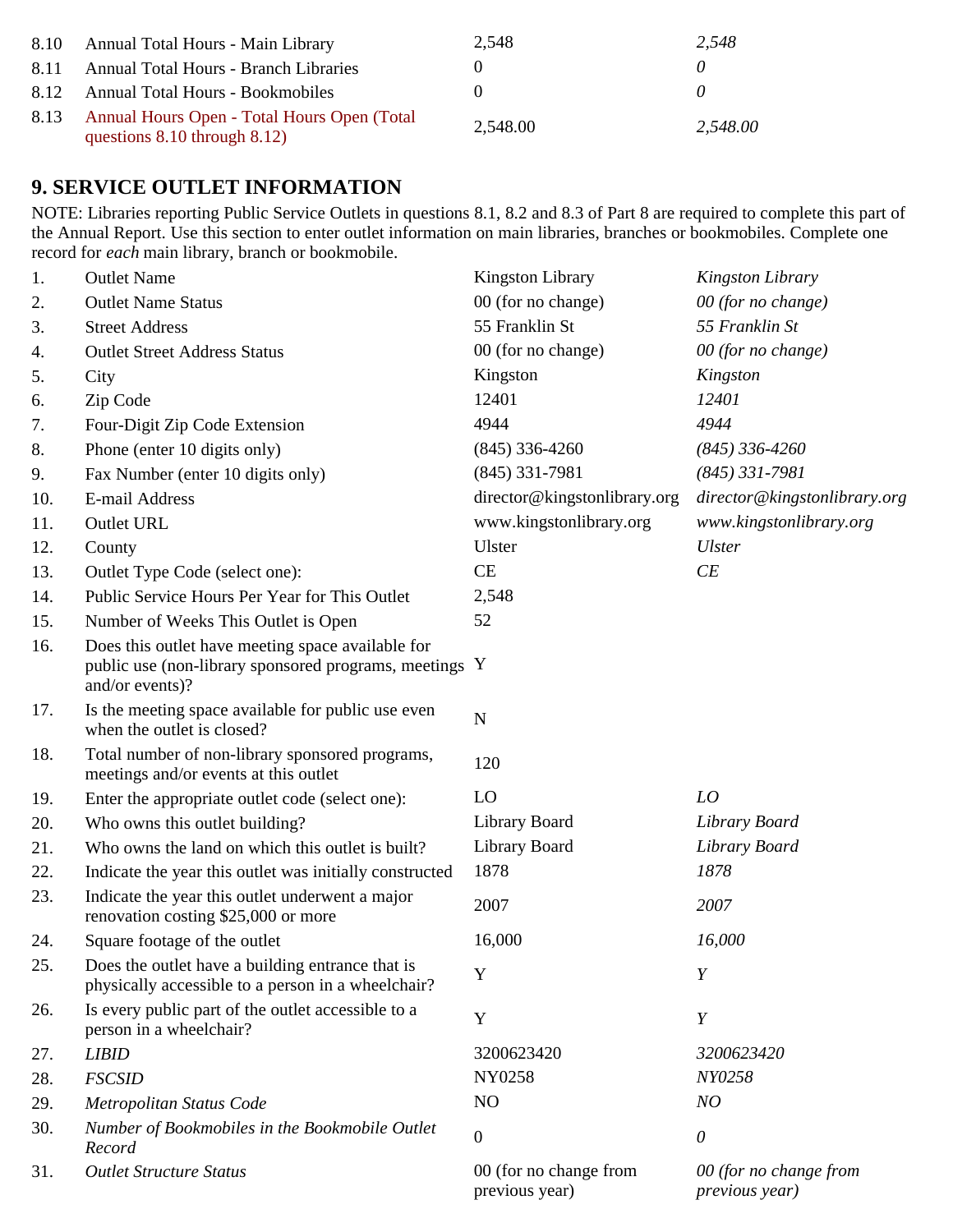## **10. OFFICERS AND TRUSTEES**

Report information about trustee meetings as of December 31, 2010. All public and association libraries are required by Education Law to hold at least four meetings a year.

#### **BOARD MEETINGS**

| 10.1 | Total number of board meetings held during calendar<br>year (January 1, 2010 to December 31, 2010)            | 13                                                     | 13                                                     |
|------|---------------------------------------------------------------------------------------------------------------|--------------------------------------------------------|--------------------------------------------------------|
| 10.2 | Number of voting library board positions stated in the $\alpha$<br>library's charter.                         |                                                        |                                                        |
| 10.3 | Number of current voting positions on library board. 9                                                        |                                                        | 9                                                      |
| 10.4 | Have the members of the library board taken and filed $\bf{v}$<br>the Oath of Office (public libraries only)? |                                                        |                                                        |
| 10.5 | The date trustees took the Oath of Office<br>$\text{(mm/dd/yyyy)}$                                            | 07/08/2010                                             |                                                        |
| 10.6 | The date the Oath of Office was filed with town or<br>county clerk (mm/dd/yyyy)                               | 07/12/2010                                             |                                                        |
|      | <b>BOARD MEMBER SELECTION</b>                                                                                 |                                                        |                                                        |
| 10.7 | Enter Board Member Selection Code (select one):                                                               | EP - board members are<br>elected in a public election | EP - board members are<br>elected in a public election |

List Officers and Board Members for the *2011 Calendar Year*. Complete one record for *each* board member.

#### BOARD PRESIDENT

| 10.8  | Title (drop-down): Mr., Mrs., Ms., Miss, Dr., The<br>Honorable, The Reverend, Other (specify using the<br>State note), or Vacant | Ms.                     | $Ms$ .                  |
|-------|----------------------------------------------------------------------------------------------------------------------------------|-------------------------|-------------------------|
| 10.9  | <b>First Name</b>                                                                                                                | Madeline                | <i>Madeline</i>         |
| 10.10 | <b>Last Name</b>                                                                                                                 | Hoetger                 | Hoetger                 |
| 10.11 | <b>Mailing Address</b>                                                                                                           | 10 Valley Street        | 10 Valley Street        |
| 10.12 | City                                                                                                                             | Kingston                | Kingston                |
| 10.13 | Zip Code                                                                                                                         | 12401                   | 12401                   |
|       | 10.14 Phone                                                                                                                      | $(845)$ 331-2797        | $(845)$ 331-2797        |
| 10.15 | E-mail Address                                                                                                                   | msmonumental@hvc.rr.com | msmonumental@hvc.rr.com |
| 10.14 | Term Expires - Month                                                                                                             | June                    | June                    |
| 10.16 | Term Expires - Year (yyyy)                                                                                                       | 2012                    | 2012                    |
| 1.    | Title of Board Member (select one):                                                                                              | Ms.                     | $M_s$ .                 |
| 2.    | <b>First Name of Board Member</b>                                                                                                | Ursula                  | Jane                    |
| 3.    | Last Name of Board Member                                                                                                        | Inghem                  | <b>Riley</b>            |
| 4.    | <b>Mailing Address</b>                                                                                                           | 76 Miller's Lane        | 37 Progress St.         |
| 5.    | City                                                                                                                             | Kingston                | Kingston                |
| 6.    | Zip Code (5 digits only)                                                                                                         | 12401                   | 12401                   |
| 7.    | E-mail address                                                                                                                   | uinghem@lshv.org        | jriley9868@aol.com      |
| 8.    | Office Held or Trustee                                                                                                           | Vice President          | <b>Trustee</b>          |
| 9.    | <b>Term Expires</b>                                                                                                              | June                    | June                    |
| 10.   | Term Expires - Year (yyyy)                                                                                                       | 2012                    | 2010                    |
| 1.    | Title of Board Member (select one):                                                                                              | Mr.                     | Mr.                     |
| 2.    | <b>First Name of Board Member</b>                                                                                                | David                   | David                   |
| 3.    | Last Name of Board Member                                                                                                        | Rolfe                   | Rolfe                   |
| 4.    | <b>Mailing Address</b>                                                                                                           | 58 Fairmont Avenue      | 58 Fairmont Avenue      |
| 5.    | City                                                                                                                             | Kingston                | Kingston                |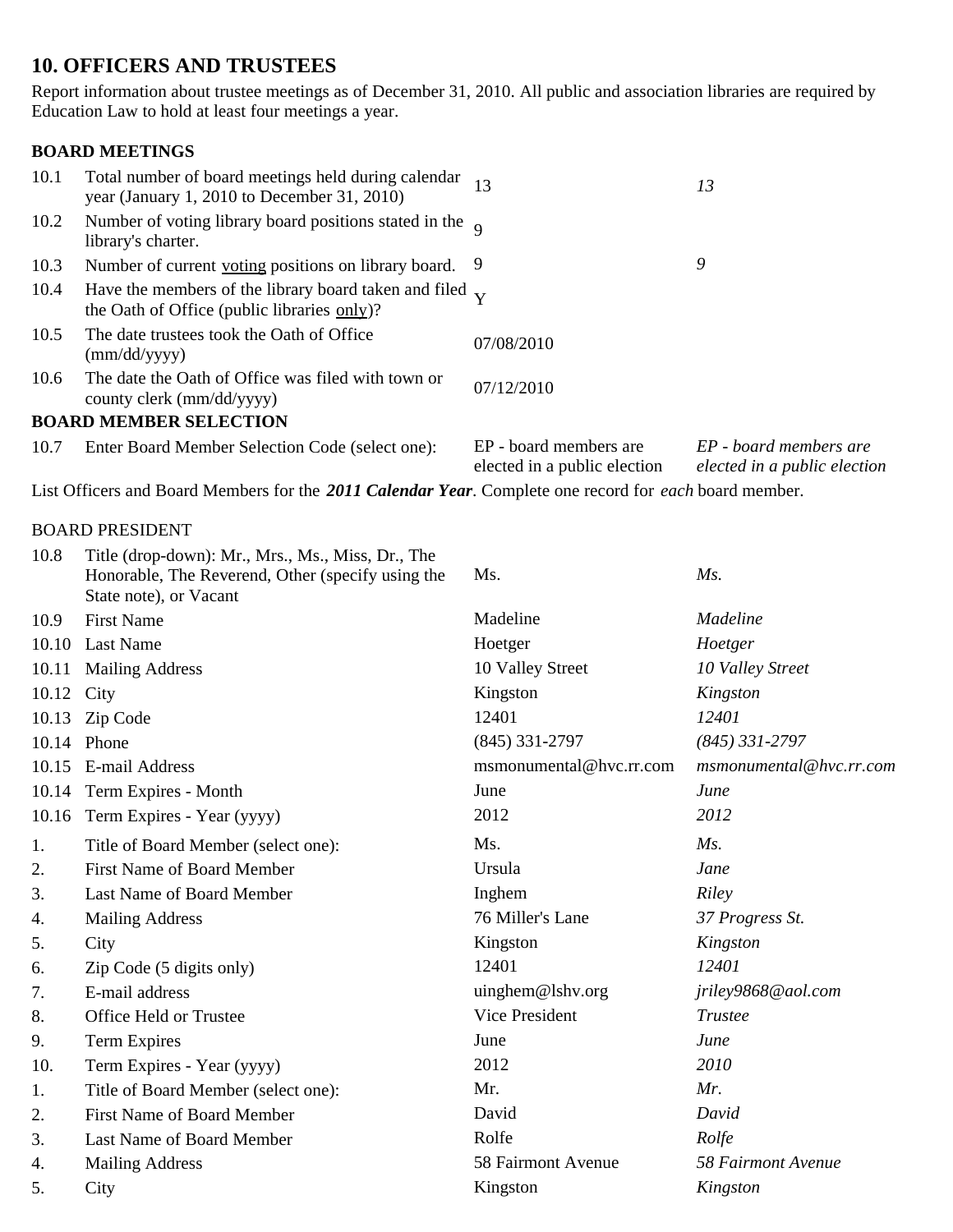| 6.  | Zip Code (5 digits only)            | 12401                   | 12401                 |
|-----|-------------------------------------|-------------------------|-----------------------|
| 7.  | E-mail address                      | david_rolfe@mac.com     | david_rolfe@mac.com   |
| 8.  | Office Held or Trustee              | Trustee                 | <b>Trustee</b>        |
| 9.  | Term Expires                        | June                    | June                  |
| 10. | Term Expires - Year (yyyy)          | 2013                    | 2010                  |
| 1.  | Title of Board Member (select one): | Mr.                     | Mr.                   |
| 2.  | <b>First Name of Board Member</b>   | Gary                    | Gary                  |
| 3.  | Last Name of Board Member           | Loeffel                 | Loeffel               |
| 4.  | <b>Mailing Address</b>              | 40 Merilina Avenue      | 40 Merilina Avenue    |
| 5.  | City                                | Kingston                | Kingston              |
| 6.  | Zip Code (5 digits only)            | 12401                   | 12401                 |
| 7.  | E-mail address                      | loeffel@us.ibm.com      | loeffel@us.ibm.com    |
| 8.  | Office Held or Trustee              | Trustee                 |                       |
| 9.  | <b>Term Expires</b>                 | June                    | June                  |
| 10. | Term Expires - Year (yyyy)          | 2012                    | 2012                  |
| 1.  | Title of Board Member (select one): | Ms.                     | Mrs.                  |
| 2.  | <b>First Name of Board Member</b>   | Hilary                  | Emilie                |
| 3.  | Last Name of Board Member           | Swann                   | Hauser                |
| 4.  | <b>Mailing Address</b>              | 121 Peaerl Street #2    | 63 Highland Avenue    |
| 5.  | City                                | Kingston                | Kingston              |
| 6.  | Zip Code (5 digits only)            | 12401                   | 12401                 |
| 7.  | E-mail address                      | hsswann@hvc.rr.com      | eehauser@gmail.com    |
| 8.  | Office Held or Trustee              | Trustee                 | <b>Trustee</b>        |
| 9.  | Term Expires                        | June                    | June                  |
| 10. | Term Expires - Year (yyyy)          | 2011                    | 2010                  |
| 1.  | Title of Board Member (select one): | Dr.                     | Dr.                   |
| 2.  | First Name of Board Member          | Edwin                   | Edwin                 |
| 3.  | Last Name of Board Member           | Pell                    | Pell                  |
| 4.  | <b>Mailing Address</b>              | 24 Spruce Street        | 24 Spruce Street      |
| 5.  | City                                | Kingston                | Kingston              |
| 6.  | Zip Code (5 digits only)            | 12401                   | 12401                 |
| 7.  | E-mail address                      | pellphd@yahoo.com       | pellphd@yahoo.com     |
| 8.  | Office Held or Trustee              | Trustee                 | <b>Trustee</b>        |
| 9.  | <b>Term Expires</b>                 | June                    | June                  |
| 10. | Term Expires - Year (yyyy)          | 2011                    | 2011                  |
| 1.  | Title of Board Member (select one): | Ms.                     | Ms.                   |
| 2.  | First Name of Board Member          | Heather                 | <b>Ursula</b>         |
| 3.  | Last Name of Board Member           | Ohlson                  | Inghem                |
| 4.  | <b>Mailing Address</b>              | 25 Park Street          | 76 Miller's Lane      |
| 5.  | City                                | Kingston                | Kingston              |
| 6.  | Zip Code (5 digits only)            | 12401                   | 12401                 |
| 7.  | E-mail address                      | heatherohlson@gmail.com | uinghem@lshv.org      |
| 8.  | Office Held or Trustee              | Trustee                 | <b>Vice President</b> |
| 9.  | Term Expires                        | June                    | June                  |
| 10. | Term Expires - Year (yyyy)          | 2013                    | 2012                  |
| 1.  | Title of Board Member (select one): | Mrs.                    | Mrs.                  |
| 2.  | First Name of Board Member          | Susan                   | Susan                 |
| 3.  | Last Name of Board Member           | Simek                   | <b>Simek</b>          |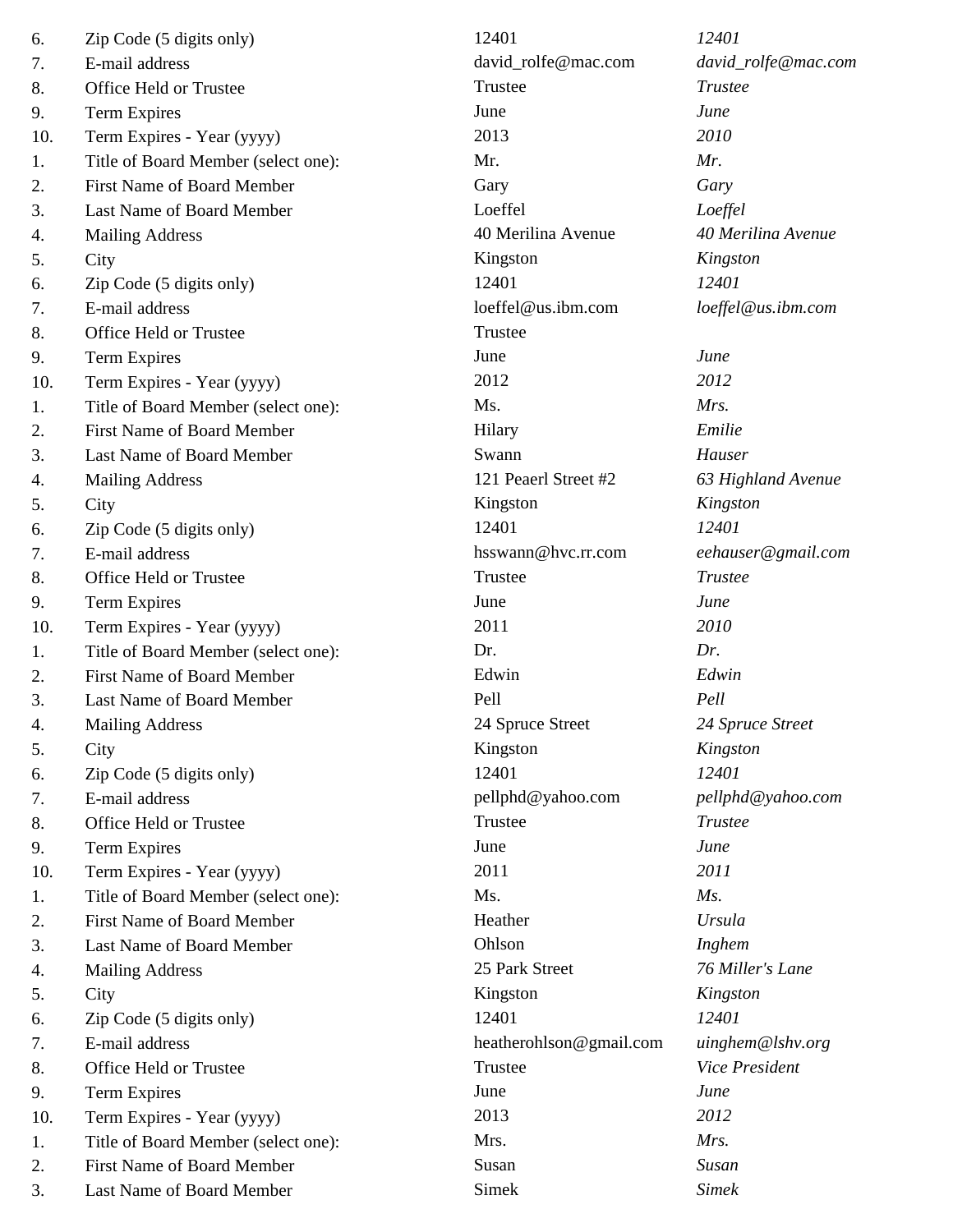| 4.  | <b>Mailing Address</b>              | 63 Highland Ave.     | 63 Highland Ave.     |
|-----|-------------------------------------|----------------------|----------------------|
| 5.  | City                                | Kingston             | Kingston             |
| 6.  | Zip Code (5 digits only)            | 12401                | 12401                |
| 7.  | E-mail address                      | jzsiqzoo@msn.com     | jzsiqzoo@msn.com     |
| 8.  | Office Held or Trustee              | Secretary            | Secretary            |
| 9.  | Term Expires                        | June                 | June                 |
| 10. | Term Expires - Year (yyyy)          | 2011                 | 2011                 |
| 1.  | Title of Board Member (select one): | Mr.                  | Mr.                  |
| 2.  | First Name of Board Member          | Paul                 | Paul                 |
| 3.  | Last Name of Board Member           | Werbalowsky          | Werbalowsky          |
| 4.  | <b>Mailing Address</b>              | 69 Lafayette Ave. #4 | 69 Lafayette Ave. #4 |
| 5.  | City                                | Kingston             | Kingston             |
| 6.  | Zip Code (5 digits only)            | 12401                | 12401                |
| 7.  | E-mail address                      | pwerb@hotmail.com    | pwerb@hotmail.com    |
| 8.  | Office Held or Trustee              | Trustee              | <b>Trustee</b>       |
| 9.  | Term Expires                        | June                 | June                 |
| 10. | Term Expires - Year (yyyy)          | 2011                 | 2011                 |

## **11. OPERATING FUNDS RECEIPTS**

Report financial data based on the fiscal reporting year reported in Part 1. *ROUND TO THE NEAREST DOLLAR.*

### **LOCAL PUBLIC FUNDS**

Specify by name the municipalities or districts which are the source of funds.

| 11.1 | Does the library receive any local public funds? If<br>yes, complete one record for each funding source; if<br>no, go to question 11.3. | Y                                   | Y                                    |
|------|-----------------------------------------------------------------------------------------------------------------------------------------|-------------------------------------|--------------------------------------|
| 1.   | Source of Funds                                                                                                                         | City                                | Other                                |
| 2.   | Name of funding County, Municipality or District                                                                                        | Kingston                            | <b>Kingston Library District</b>     |
| 3.   | Amount                                                                                                                                  | \$658,922                           | \$618,712                            |
| 4.   | Subject to Public Vote                                                                                                                  | Y                                   | Y                                    |
| 5.   | Written Contractual Agreement                                                                                                           | N                                   | $\overline{N}$                       |
| 1.   | Source of Funds                                                                                                                         | <b>School District</b>              | <b>School District</b>               |
| 2.   | Name of funding County, Municipality or District                                                                                        | Kingston Central School<br>District | <b>Kingston City School District</b> |
| 3.   | Amount                                                                                                                                  | \$23,000                            | \$23,000                             |
| 4.   | Subject to Public Vote                                                                                                                  | Y                                   | $\boldsymbol{N}$                     |
| 5.   | Written Contractual Agreement                                                                                                           | N                                   | Y                                    |
| 11.2 | <b>TOTAL LOCAL PUBLIC FUNDS</b>                                                                                                         | \$681,922                           | \$641,712                            |
|      | <b>SYSTEM CASH GRANTS TO MEMBER LIBRARY</b>                                                                                             |                                     |                                      |
| 11.3 | Local Library Services Aid (LLSA)                                                                                                       | \$355                               | \$5,913                              |
| 11.4 | Central Library Aid (CLDA and/or CBA)                                                                                                   | \$0                                 | \$0                                  |
| 11.5 | Additional State Aid received from the System                                                                                           | \$0                                 | \$0                                  |
| 11.6 | Federal Aid received from the System                                                                                                    | \$0                                 | \$0                                  |
| 11.7 | Other Cash Grants                                                                                                                       | \$17,013                            | \$13,695                             |
| 11.8 | <b>TOTAL SYSTEM CASH GRANTS (Add</b><br>Questions 11.3, 11.4, 11.5, 11.6 and 11.7)                                                      | \$17,368                            | \$19,608                             |
|      | <b>OTHER STATE AID</b>                                                                                                                  |                                     |                                      |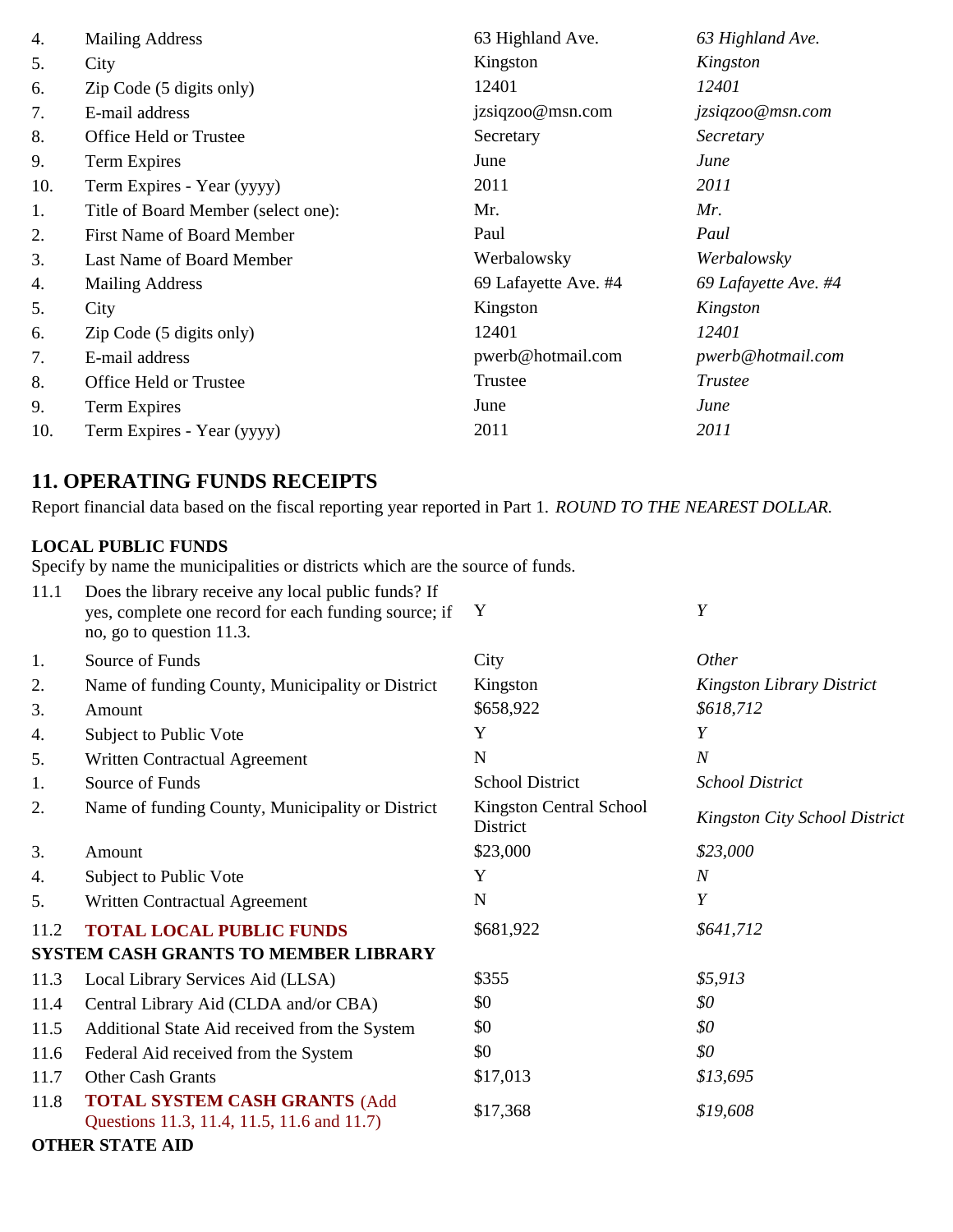| 11.9  | State Aid other than LLSA, Central Library Aid<br>(CLDA and/or CBA), or other State Aid reported as<br>system cash grants                                         | \$0         | \$0         |
|-------|-------------------------------------------------------------------------------------------------------------------------------------------------------------------|-------------|-------------|
|       | FEDERAL AID FOR LIBRARY OPERATION                                                                                                                                 |             |             |
|       | 11.10 LSTA                                                                                                                                                        | \$0         | \$0         |
| 11.11 | Other Federal Aid                                                                                                                                                 | \$0         | \$0         |
|       | 11.12 TOTAL FEDERAL AID (Add Questions 11.10 and<br>11.11)                                                                                                        | \$0         | \$0         |
| 11.13 | <b>CONTRACTS WITH PUBLIC LIBRARIES</b><br><b>AND/OR PUBLIC LIBRARY SYSTEMS IN NEW \$0</b><br><b>YORK STATE</b>                                                    |             | \$0         |
|       | <b>OTHER RECEIPTS</b>                                                                                                                                             |             |             |
|       | 11.14 Gifts and Endowments                                                                                                                                        | \$22,094    | \$22,946    |
|       | 11.15 Fund Raising                                                                                                                                                | \$0         | \$0         |
|       | 11.16 Income from Investments                                                                                                                                     | \$2,587     | \$8,437     |
|       | 11.17 Library Charges                                                                                                                                             | \$23,120    | \$31,296    |
|       | 11.18 Other                                                                                                                                                       | \$0         | \$417       |
|       | 11.19 <b>TOTAL OTHER RECEIPTS</b> (Add Questions<br>11.14, 11.15, 11.16, 11.17 and 11.18)                                                                         | \$47,801    | \$63,096    |
|       | 11.20 TOTAL OPERATING FUND RECEIPTS (Add<br>Questions 11.2, 11.8, 11.9, 11.12, 11.13 and 11.19)                                                                   | \$747,091   | \$724,416   |
|       | 11.21 BUDGET LOANS                                                                                                                                                | \$0         | \$0         |
|       | <b>TRANSFERS</b>                                                                                                                                                  |             |             |
|       | 11.22 From Capital Fund (Same as Question 14.8)                                                                                                                   | \$0         | \$0         |
|       | 11.23 From Other Funds                                                                                                                                            | \$0         | \$0         |
|       | 11.24 <b>TOTAL TRANSFERS</b> (Add Questions 11.22 and<br>11.23)                                                                                                   | \$0         | \$0         |
|       | 11.25 BALANCE IN OPERATING FUND - Beginning<br>Balance for Fiscal Year Ending 2010 (Same as<br>Question 12.38 of previous year if fiscal year has not<br>changed) | \$518,883   | \$449,866   |
| 11.26 | <b>GRAND TOTAL RECEIPTS, BUDGET LOANS,</b><br><b>TRANSFERS AND BALANCE (Add Questions</b><br>11.20, 11.21, 11.24 and 11.25; Same as Question<br>12.39             | \$1,265,974 | \$1,174,282 |
|       | <b>12. OPERATING FUND DISBURSEMENTS</b><br><b>STAFF EXPENDITURES</b>                                                                                              |             |             |
|       | <b>Salaries &amp; Wages Paid from Library Funds</b>                                                                                                               |             |             |
| 12.1  | <b>Certified Librarians</b>                                                                                                                                       | \$97,724    | \$95,237    |
| 12.2  | Other Staff                                                                                                                                                       | \$274,476   | \$251,718   |
| 12.3  | <b>Total Salaries &amp; Wages Expenditures</b> (Add<br>Questions 12.1 and 12.2)                                                                                   | \$372,200   | \$346,955   |
| 12.4  | <b>Employee Benefits Expenditures</b>                                                                                                                             | \$83,367    | \$71,428    |
| 12.5  | <b>Total Staff Expenditures (Add Questions 12.3 and</b><br>12.4)                                                                                                  | \$455,567   | \$418,383   |
|       | <b>COLLECTION EXPENDITURES</b>                                                                                                                                    |             |             |
| 12.6  | <b>Print Materials Expenditures</b>                                                                                                                               | \$54,581    | \$52,075    |
| 12.7  | <b>Electronic Materials Expenditures</b>                                                                                                                          | \$4,871     | \$2,464     |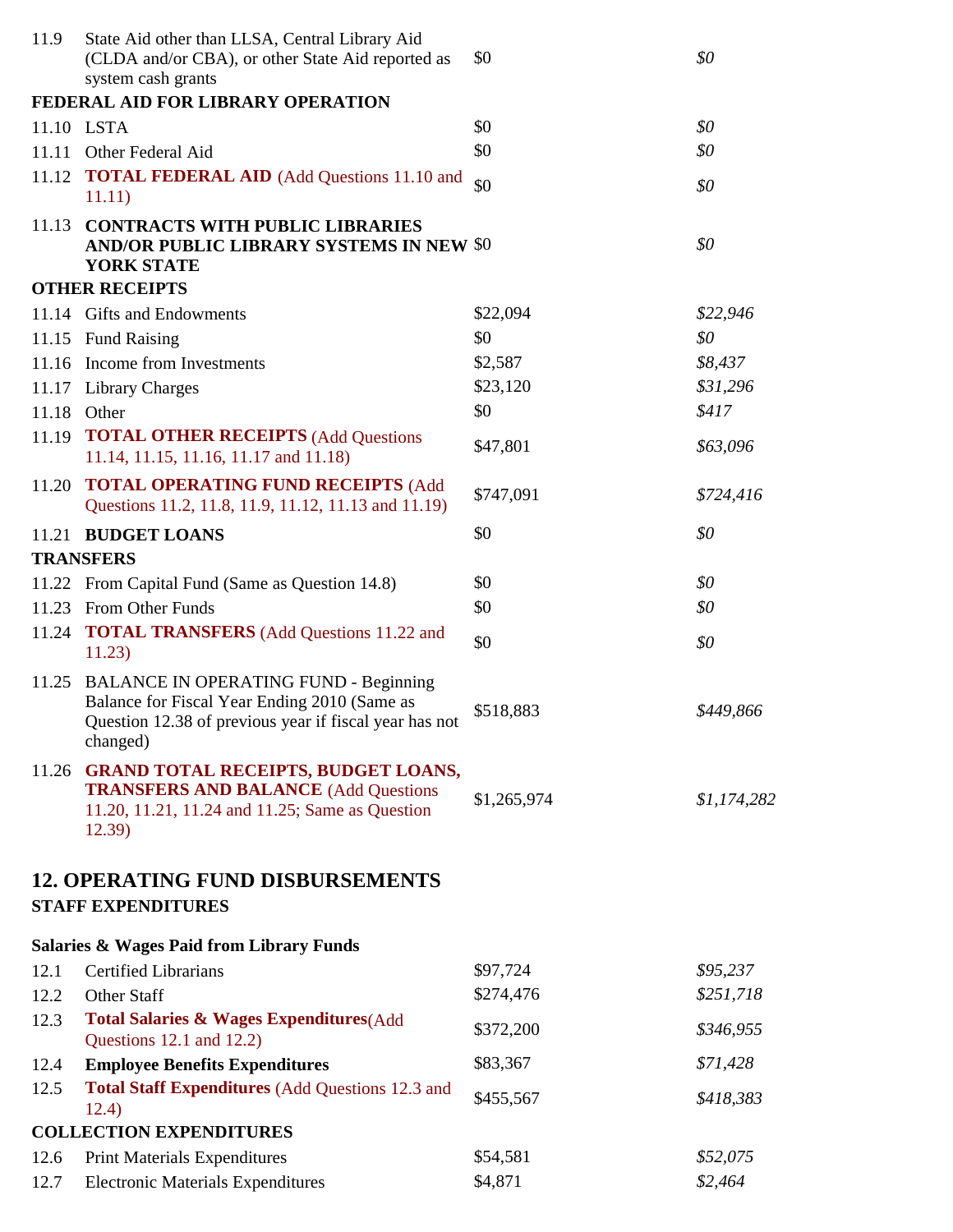| 12.8  | <b>Other Materials Expenditures</b>                                                                                        | \$20,249   | \$16,124   |
|-------|----------------------------------------------------------------------------------------------------------------------------|------------|------------|
| 12.9  | Total Collection Expenditures (Add Questions 12.6, \$79,701                                                                |            | \$70,663   |
|       | 12.7 and 12.8)                                                                                                             |            |            |
|       | <b>CAPITAL EXPENDITURES FROM OPERATING FUNDS</b>                                                                           |            |            |
|       | 12.10 From Local Public Funds (71PF)                                                                                       | \$19,409   | \$3,676    |
|       | 12.11 From Other Funds (71OF)                                                                                              | \$8,308    | \$3,900    |
| 12.12 | <b>Total Capital Expenditures (Add Questions 12.10)</b><br>and 12.11)                                                      | \$27,717   | \$7,576    |
|       | <b>OPERATION AND MAINTENANCE OF BUILDINGS</b>                                                                              |            |            |
|       | <b>Repairs to Building &amp; Building Equipment</b>                                                                        |            |            |
|       | 12.13 From Local Public Funds (72PF)                                                                                       | \$32,969   | \$19,185   |
|       | 12.14 From Other Funds (72OF)                                                                                              | \$0        | \$0        |
|       | 12.15 Total Repairs (Add Questions 12.13 and 12.14)                                                                        | \$32,969   | \$19,185   |
|       | 12.16 Other Disbursements for Operation & Maintenance of<br><b>Buildings</b>                                               | \$49,974   | \$57,238   |
| 12.17 | Total Operation & Maintenance of Buildings (Add<br>Questions 12.15 and 12.16)                                              | \$82,943   | \$76,423   |
|       | <b>MISCELLANEOUS EXPENSES</b>                                                                                              |            |            |
|       | 12.18 Office and Library Supplies                                                                                          | \$10,871   | \$11,107   |
|       | 12.19 Telecommunications                                                                                                   | \$4,811    | \$4,748    |
|       | 12.20 Binding Expenses                                                                                                     | \$0        | \$0        |
|       | 12.21 Postage and Freight                                                                                                  | \$1,904    | \$1,629    |
|       | 12.22 Other Miscellaneous                                                                                                  | \$52,297   | \$56,022   |
|       | 12.23 Total Miscellaneous Expenses (Add Questions<br>12.18, 12.19, 12.20, 12.21 and 12.22)                                 | \$69,883   | \$73,506   |
| 12.24 | <b>CONTRACTS WITH PUBLIC LIBRARIES</b><br><b>AND/OR PUBLIC LIBRARY SYSTEMS IN NEW \$10,407</b><br><b>YORK STATE</b>        |            | \$8,848    |
|       | <b>DEBT SERVICE</b>                                                                                                        |            |            |
|       |                                                                                                                            |            |            |
|       | <b>Capital Purposes Loans (Principal and Interest)</b>                                                                     |            |            |
|       | 12.25 From Local Public Funds (73PF)                                                                                       | \$0        | \$0        |
|       | 12.26 From Other Funds (73OF)                                                                                              | \$0<br>\$0 | \$0<br>\$0 |
|       | 12.27 Total (Add Questions 12.25 and 12.26)                                                                                | \$0        | \$0        |
|       | 12.28 Budget Loans (Principal and Interest)<br>Short-Term Loans                                                            | \$0        | \$0        |
| 12.29 |                                                                                                                            |            |            |
| 12.30 | Total Debt Service (Add Questions 12.27, 12.28 and<br>12.29)                                                               | \$0        | \$0        |
| 12.31 | <b>TOTAL OPERATING FUND DISBURSEMENTS</b><br>(Add Questions 12.5, 12.9, 12.12, 12.17, 12.23, 12.24 \$726,218<br>and 12.30) |            | \$655,399  |
|       | <b>TRANSFERS</b>                                                                                                           |            |            |
|       | <b>Transfers to Capital Fund</b>                                                                                           |            |            |
|       | 12.32 From Local Public Funds (76PF)                                                                                       | \$0        | \$0        |
|       | 12.33 From Other Funds (76OF)                                                                                              | \$0        | \$0        |
|       | 12.34 Total Transfers to Capital Fund (Add Questions<br>12.32 and 12.33; same as Question 13.8)                            | \$0        | \$0        |
|       | 12.35 Transfer to Other Funds                                                                                              | \$0        | \$0        |
|       | <b>TOTAL TRANSFERS</b>                                                                                                     |            |            |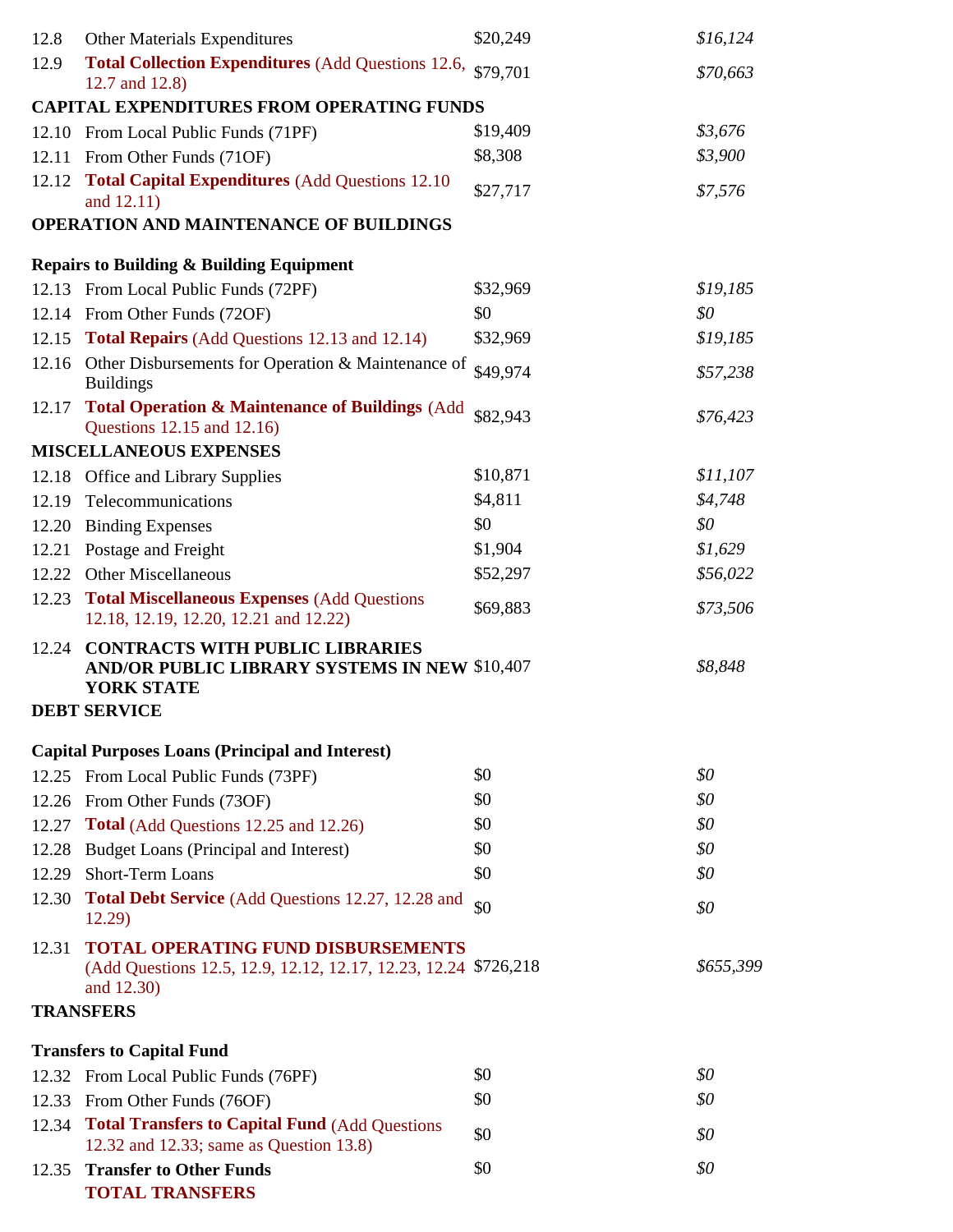| 12.36 | (Add Questions 12.34 and<br>12.35)                                                                                                                                                                                                                                                        | \$0                     | \$0                            |
|-------|-------------------------------------------------------------------------------------------------------------------------------------------------------------------------------------------------------------------------------------------------------------------------------------------|-------------------------|--------------------------------|
| 12.37 | <b>TOTAL DISBURSEMENTS AND TRANSFERS</b><br>(Add Questions 12.31 and 12.36)                                                                                                                                                                                                               | \$726,218               | \$655,399                      |
|       | 12.38 BALANCE IN OPERATING FUND - Ending<br>Balance for the Fiscal Year Ending 2010                                                                                                                                                                                                       | \$539,756               | \$518,883                      |
| 12.39 | <b>GRAND TOTAL DISBURSEMENTS,</b><br><b>TRANSFERS &amp; BALANCE</b> (Add Questions 12.37)<br>and 12.38; same as Question $11.26$ )                                                                                                                                                        | \$1,265,974             | \$1,174,282                    |
|       | <b>ASSURANCE</b>                                                                                                                                                                                                                                                                          |                         |                                |
| 12.40 | The Library operated under its plan of service in<br>accordance with the provisions of Education law and<br>the Regulations of the Commissioner, and assures<br>that the "Annual Report" was reviewed and accepted<br>by the Library Board on (date - mm/dd/yyyy).<br><b>FISCAL AUDIT</b> | 2/17/2011               | 2/19/2009                      |
|       |                                                                                                                                                                                                                                                                                           |                         |                                |
|       | 12.41 Last audit performed (mm/dd/yyyy)                                                                                                                                                                                                                                                   | 8/31/2010               | 10/22/2009                     |
| 12.42 | Time period covered by this audit (mm/dd/yyyy) -<br>(mm/dd/yyyy)                                                                                                                                                                                                                          | 01/01/2009-12/31/2009   | 01/01/2008-12/31/2008          |
|       | 12.43 Indicate type of audit (select one):                                                                                                                                                                                                                                                | Private Accounting Firm | <b>Private Accounting Firm</b> |
|       | <b>CAPITAL FUND</b>                                                                                                                                                                                                                                                                       |                         |                                |
|       | 12.44 Does the library have a Capital Fund? Enter Y for<br>Yes, N for No. If No, stop here. If Yes, complete the<br>Capital Fund Report.                                                                                                                                                  | Y                       | Y                              |
|       | <b>13. CAPITAL FUND RECEIPTS</b>                                                                                                                                                                                                                                                          |                         |                                |

Report financial data based on the fiscal year reported in Part 1. *ROUND TO THE NEAREST DOLLAR.*

### **REVENUES FROM LOCAL SOURCES**

| 13.1  | <b>Revenues from Local Government Sources</b>                                | \$0      | \$0      |
|-------|------------------------------------------------------------------------------|----------|----------|
| 13.2  | All Other Revenues from Local Sources                                        | \$28,965 | \$7,130  |
| 13.3  | Total Revenues from Local Sources (Add Questions \$28,965)<br>13.1 and 13.2) |          | \$7,130  |
|       | <b>STATE AID FOR CAPITAL PROJECTS</b>                                        |          |          |
| 13.4  | <b>State Aid Received for Construction</b>                                   | \$1,134  | \$10,206 |
| 13.5  | Other State Aid                                                              | \$0      | \$0      |
| 13.6  | <b>Total State Aid</b> (Add Questions 13.4 and 13.5)                         | \$1,134  | \$10,206 |
|       | <b>FEDERAL AID FOR CAPITAL PROJECTS</b>                                      |          |          |
| 13.7  | <b>TOTAL FEDERAL AID</b>                                                     | \$0      | \$0\$    |
|       | <b>INTERFUND REVENUE</b>                                                     |          |          |
| 13.8  | <b>Transfer from Operating Fund (Same as Question</b> )<br>12.34)            | \$0      | \$0      |
| 13.9  | <b>TOTAL REVENUES</b> (Add Questions 13.3, 13.6,<br>13.7 and 13.8)           | \$30,099 | \$17,336 |
| 13.10 | <b>NON-REVENUE RECEIPTS</b>                                                  | \$0      | \$0      |
| 13.11 | <b>TOTAL CASH RECEIPTS (Add Questions 13.9)</b><br>and 13.10)                | \$30,099 | \$17,336 |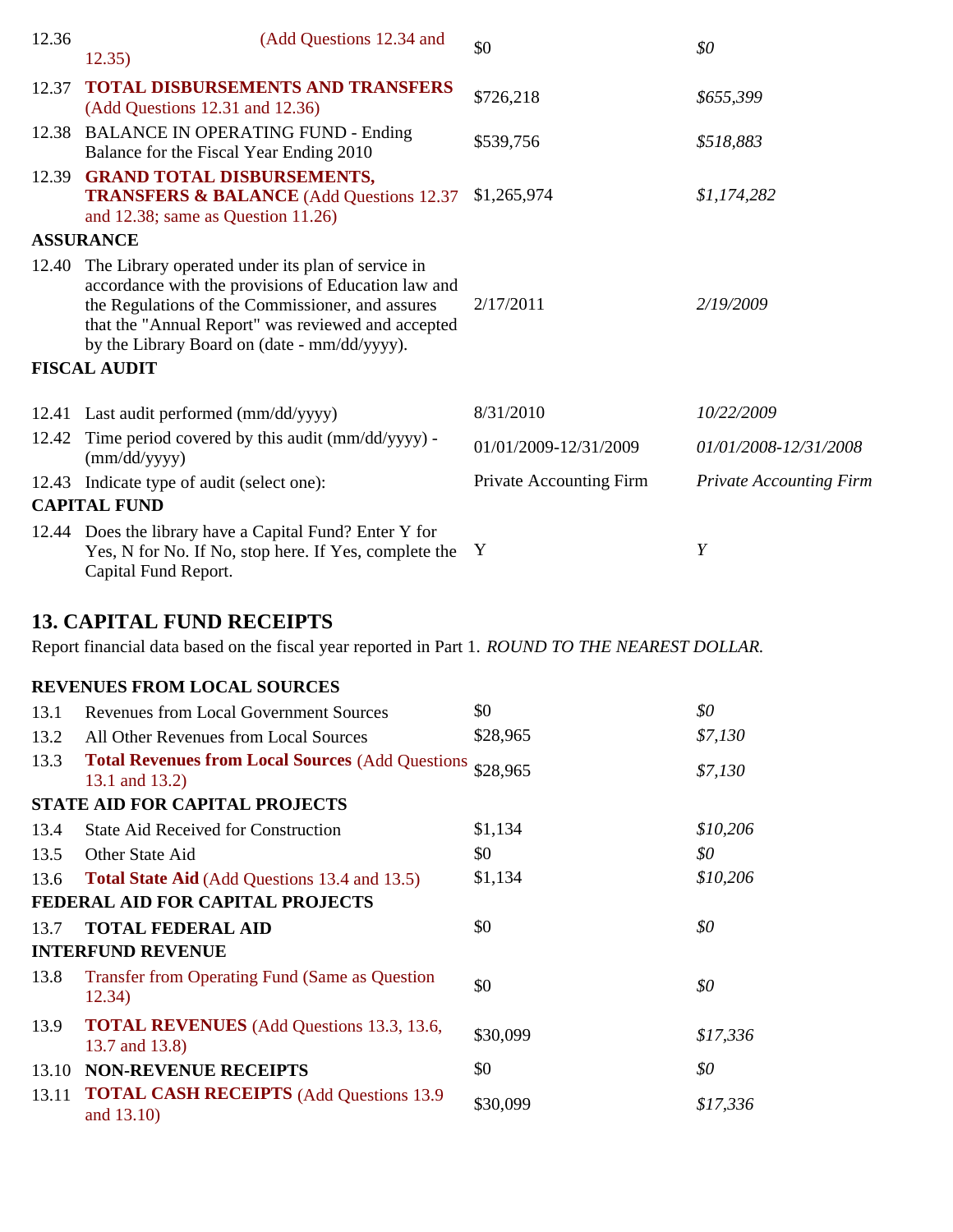|       | 13.12 BALANCE IN CAPITAL FUND - Beginning<br>Balance for Fiscal Year Ending 2010 (Same as<br>Question 14.11 of previous year, if fiscal year has not<br>changed) | \$228,011 | \$246,432 |
|-------|------------------------------------------------------------------------------------------------------------------------------------------------------------------|-----------|-----------|
| 13.13 | TOTAL CASH RECEIPTS AND BALANCE (Add<br>Questions 13.11 and 13.12; same as Question 14.12)                                                                       | \$258,110 | \$263,768 |
|       | <b>14. CAPITAL FUND DISBURSEMENTS</b>                                                                                                                            |           |           |
|       | PROJECT EXPENDITURES                                                                                                                                             |           |           |
| 14.1  | Construction                                                                                                                                                     | \$114,438 | \$35,757  |
| 14.2  | <b>Incidental Construction</b>                                                                                                                                   | \$0       | \$0       |
|       | <b>Other Disbursements</b>                                                                                                                                       |           |           |
| 14.3  | <b>Purchase of Buildings</b>                                                                                                                                     | \$0       | \$0       |
| 14.4  | Interest                                                                                                                                                         | \$0       | \$0       |
| 14.5  | <b>Collection Expenditures</b>                                                                                                                                   | \$0       | \$0       |
| 14.6  | Total Other Disbursements (Add Questions 14.3, 14.4)<br>and 14.5)                                                                                                | \$0       | \$0       |
| 14.7  | <b>TOTAL PROJECT EXPENDITURES (Add</b><br>Questions 14.1, 14.2 and 14.6)                                                                                         | \$114,438 | \$35,757  |
| 14.8  | <b>TRANSFER TO OPERATING FUND (Same as</b><br>Question 11.22)                                                                                                    | \$0       | \$0       |
| 14.9  | <b>NON-PROJECT EXPENDITURES</b>                                                                                                                                  | \$0       | \$0       |
| 14.10 | <b>TOTAL CASH DISBURSEMENTS AND</b><br><b>TRANSFERS</b> (Add Questions 14.7, 14.8 and 14.9)                                                                      | \$114,438 | \$35,757  |
| 14.11 | <b>BALANCE IN CAPITAL FUND - Ending Balance</b><br>for the Fiscal Year Ending 2010                                                                               | \$143,672 | \$228,011 |
| 14.12 | <b>TOTAL CASH DISBURSEMENTS AND</b><br><b>BALANCE</b> (Add Questions 14.10 and 14.11; same<br>as Question 13.13)                                                 | \$258,110 | \$263,768 |

# **15. FEDERAL TOTALS**

All questions in Part 15 are calculated. locked fields.

*Note:* See instructions for definitions and calculations of each of these Federal Totals.

| 15.1  | <b>Total ALA-MLS</b>                     | 2.20      | 2.20      |
|-------|------------------------------------------|-----------|-----------|
| 15.2  | <b>Total Librarians</b>                  | 6.20      | 5.20      |
| 15.3  | <b>All Other Paid Staff</b>              | 8.00      | 8.80      |
| 15.4  | <b>Total Paid Employees</b>              | 14.20     | 14.00     |
| 15.5  | <b>State Government Revenue</b>          | \$355     | \$5,913   |
| 15.6  | <b>Federal Government Revenue</b>        | \$0       | \$0       |
| 15.7  | <b>Other Operating Revenue</b>           | \$64,814  | \$76,791  |
| 15.8  | <b>Total Operating Revenue</b>           | \$747,091 | \$724,416 |
| 15.9  | <b>Other Operating Expenditures</b>      | \$163,233 | \$158,777 |
| 15.10 | <b>Total Operating Expenditures</b>      | \$698,501 | \$647,823 |
|       | 15.11 Total Capital Expenditures         | \$142,155 | \$43,333  |
| 15.12 | <b>Print Materials</b>                   | 68,319    | 73,469    |
|       | 15.13 Total Registered Borrowers         | 10,842    | 18,838    |
|       | 15.14 Other Capital Revenue and Receipts | \$0       | \$0       |

# **16. FOR NEW YORK STATE LIBRARY USE ONLY**